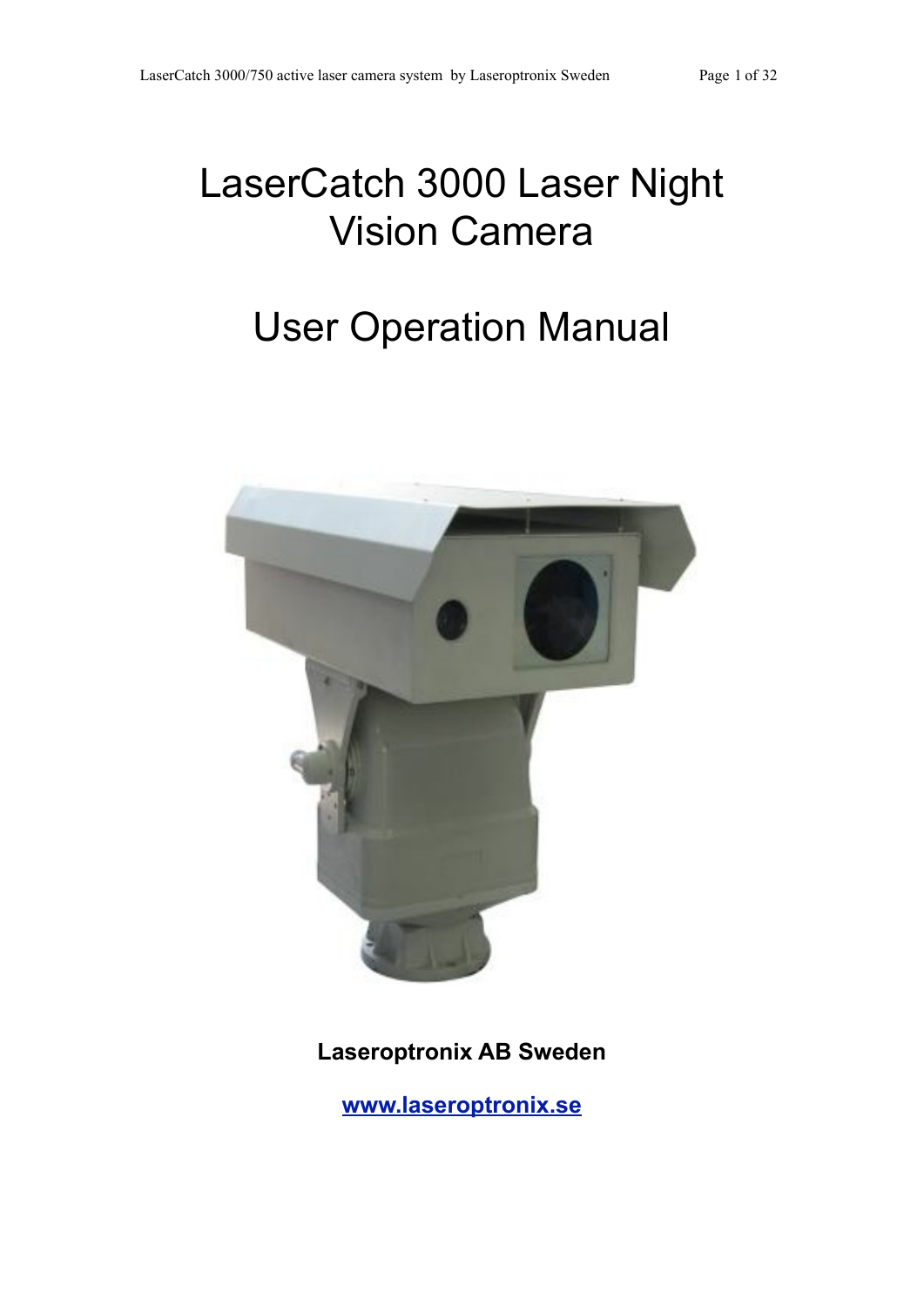Thank you for using our company's product. Please read this operation manual carefully before using it, as it can provide you with correct technical indicators and the things that you should pay attention to!

Please contact us if you come across problems that are not mentioned in this instruction. We will supply you with satisfying technical support.

You can also visit our company's website www.laseroptronix.se to get the latest information on laser night vision products!

LaserCatch 3000 is a long range active laser camera for operation up to 3000 meter at zero light conditions and at longer ranges at day time.



Image of persons at night time at 1500 meter in distance and close to zero light conditions.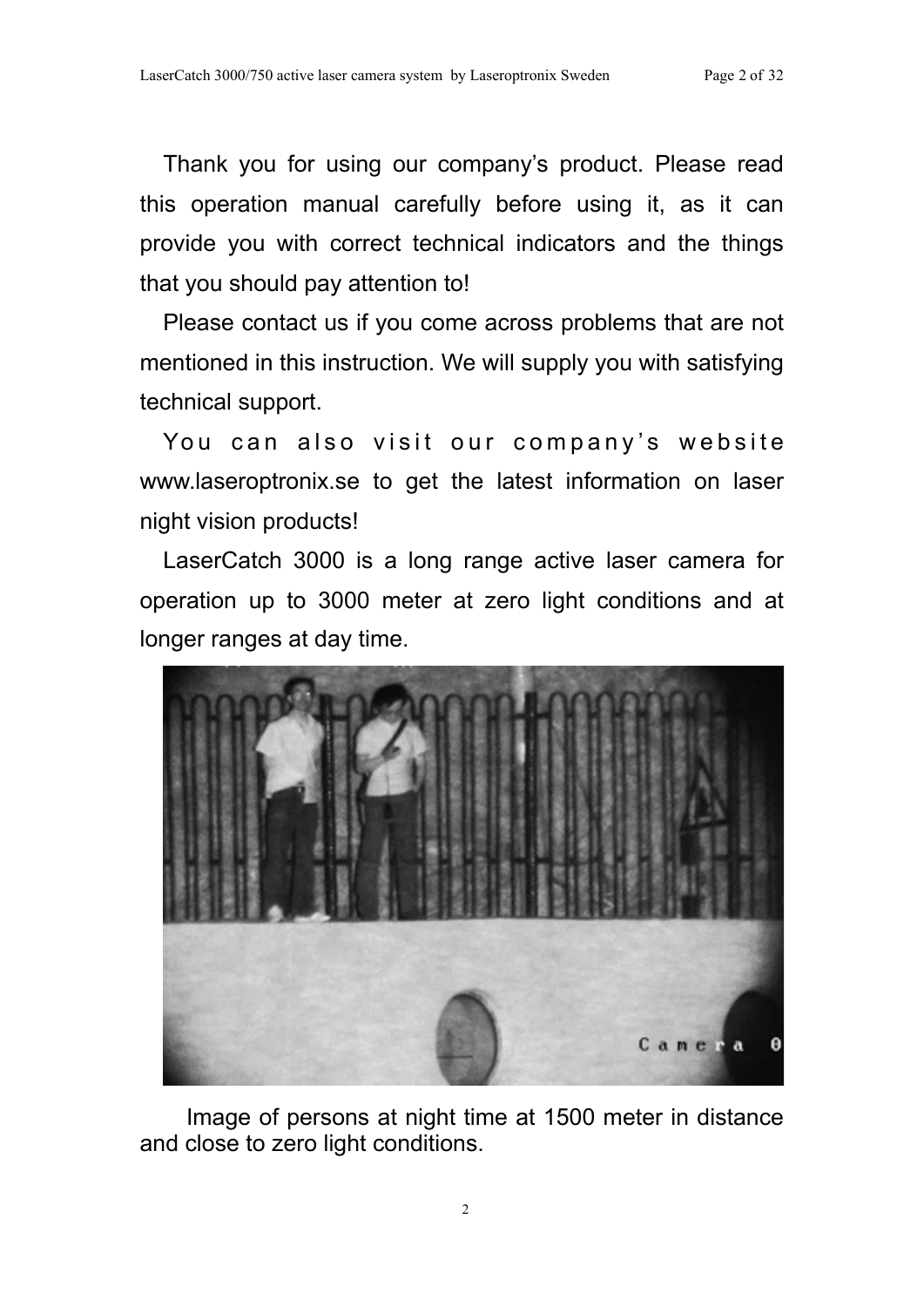# **Warning**:**Remind user of potential danger!**

- 1. Please read this instruction carefully before installing this device.
- 2. Please obey the warnings on the device and the instruction.
- 3. Please use the power supply and voltage appointed in the instruction.
- 4. When connect or cut the output/input wire, please turn off the power supply.
- 5. Please protect the power supply wire from damaging, or it may hurt people and the device.
- 6. Please install the lightning proof device in order to protect the device from damaging.
- 7. This device should be fixed on a stable flat in order to protect people and the device.
- 8. Make sure there are no obstructions around the device, or they may cause short circuit and damage the device.
- 9. Don't open the device by yourself, or else it may cause electric shock or machine damage. If there are problems, please contact us and remember that never try to mend it by yourself.
- 10.Don't look at the laser window in close distance when the device is under operation, or else it may hurt your eyes.
- 11.Laser cameras have a laser emitter that can be dangerous if
- 12.you stare directly into the light source aperture. This is dangerous and can damage the eye.Use protection glasses for near IR spectra when making service close to the laser when turned on.

# **Laser Class 3B light source.**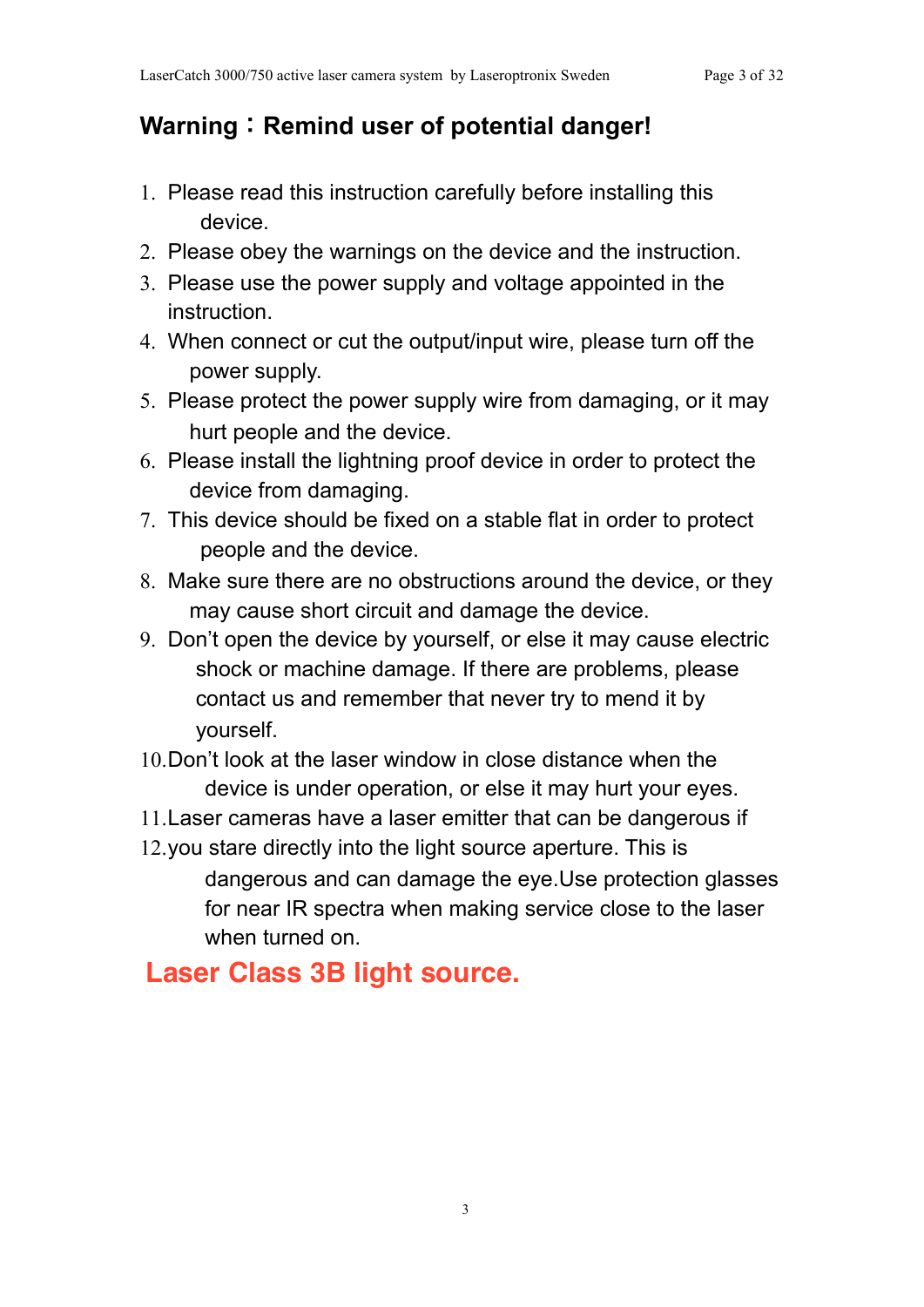# **Attention!**

- 1. Don't hide the photosensitive resistance in the front of night vision camera, or else it may affect the normal operation of the device.
- 2. Please avoid strong lighting source around the device at night, or it may cause unormal switch between black/white and color.
- 3. Don't use organic impregnant / cloth to wipe the shell, or it may affect the air proof of the device.
- 4. When the power supply is cut, please restart the device after 30 seconds.

# **Section One Introduction**

# **Ⅰ. Features**

LaserCatch 3000 night vision camera has adopted the infrared laser illuminating technology and has the features of good background contrast, clear image and uninfluenced by the outside lightings. It can realize continuously monitoring day and night, with the illuminating distance of 5000 meters at daytime and 3000 meters at night.

System use a 750 mm high ratio special zoom lens and a zoom function of laser as well that can track the camera lens automatically or on demand

Based on a long period of research on laser infrared night vision technology, this product has realized simultaneous vary focal length when lighting and imaging, laser beam shaping, light intensity homogenization, elimination of red glow, imaging correction and homogenization compensation.

This product has adopted many key technologies on the material and process and special sealing reinforcement. The shell adopts the high intensive aluminum and stainless steel, which can be widely used in many occasions such as night, harsh environment, long distance, large scope and hidden realtime monitoring.

All systems can have a web interface and IP address as an option.

# **● Simultaneous electric vari-focus when lighting and imaging**

This system has adopted the long distance large scope laser infrared illuminating technology, which can make the lighting angle ranges from 0.3°-17°so that it can realize centralized observation of long distance small scope or short distance large scope monitoring. It uses the initiated lens developed by ourselves and has many infrared plating pellicle, can realize more than 95% penetrating rate and it has already won the patent.

# **● Lighting source shaping homogenization technology**

Our company's laser illuminator has adopted the particular technology of lighting source shaping homogenization, and it really improves the lighting effect.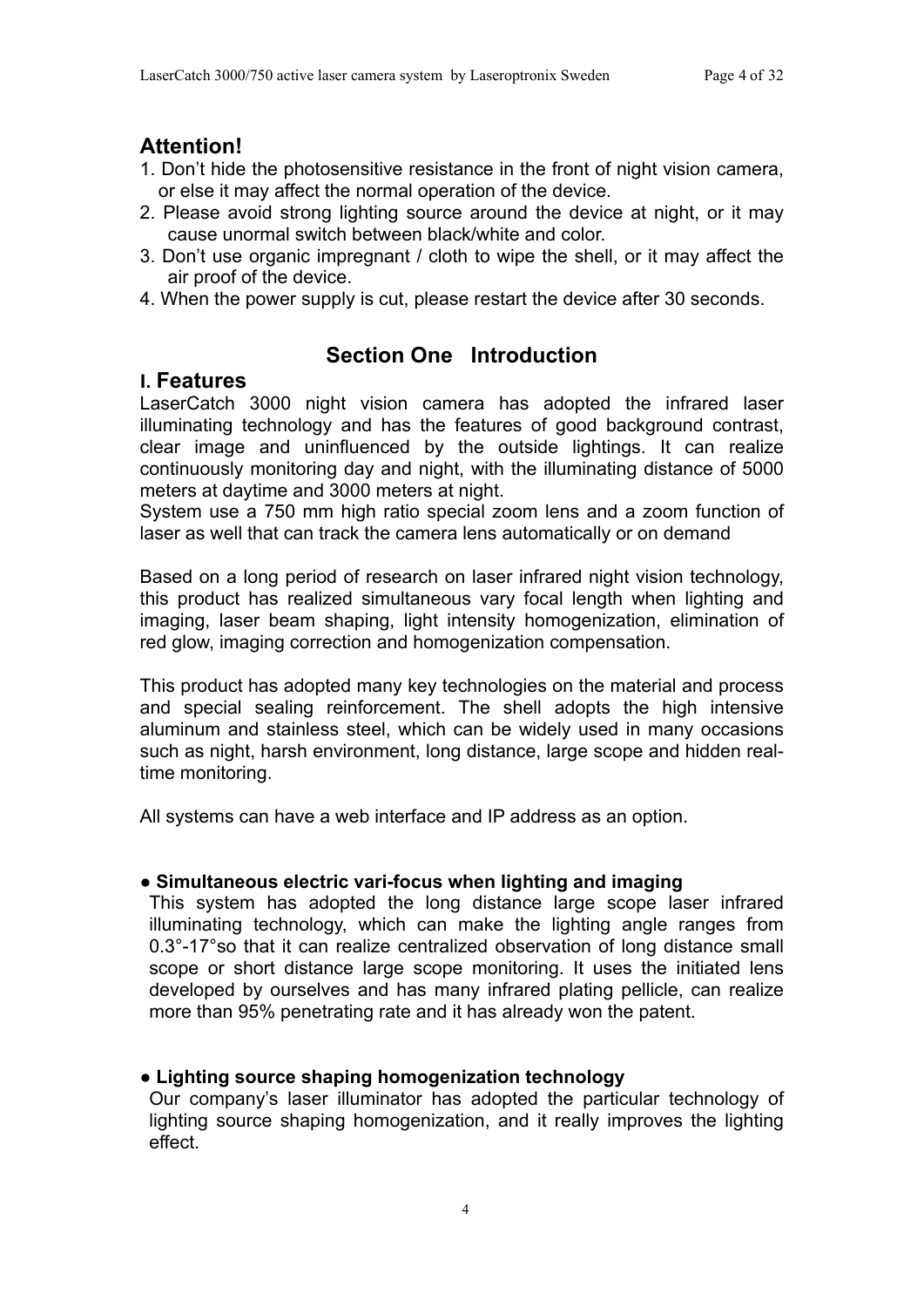## **● Laser supply power soft start technology**

In order to protect the laser illuminator at utmost, this system has adopted laser supply power soft start technology. When turn on the illuminator, the drive current slowly become large. This process only takes one second, which efficiently protects the illuminator and prolong the lifetime.

# **● Illuminator temperature automatic adjust technology**

The night vision camera works in the outside and the environment is relatively poor. The temperature ranges in a large scope, but the illuminator needs to work between the temperature of 10℃-30℃. So this system has adopted the semiconductor automatic temperature-control technology. It can detect the temperature of laser and keep the temperature between 10℃-30℃.

# **● The function of penetrating fog**

This system has adopted the special processing technology and has changed the traditional simple method of plating pellicle on the protection glass, which make the device reach a high function of penetrating fog.

|               |                                       | $ 60X$ long focal length lens, focal length 12.5 $\sim$                                                                                                                      |  |  |  |
|---------------|---------------------------------------|------------------------------------------------------------------------------------------------------------------------------------------------------------------------------|--|--|--|
|               |                                       | 750mm, can reach 1500mm;automatic iris, F:                                                                                                                                   |  |  |  |
|               | Lens                                  | 3.8-700, import from Japan, high infrared<br>penetrating rate. Advanced coatings for visible and<br>near IR spectra.                                                         |  |  |  |
|               |                                       | 1/2" infrared sensitive CCD, automatic color to                                                                                                                              |  |  |  |
|               | Camera                                | black, color 540 line, black and white 600 line, the<br>minimum illumination 0.0009LUX, Can penetrate<br>fog at day and night time better than what normal<br>cameras can do |  |  |  |
|               | <b>Illuminator</b>                    | 15W fiber laser illuminator, 100mm focal length<br>lens, wave length 808nm, active array heat out,<br>lifetime more than 10000 hours                                         |  |  |  |
|               | Power Supply                          | AC220V +-10% 50-60Hz                                                                                                                                                         |  |  |  |
|               | Illuminating<br><b>Switch</b>         | Photo sensitive switch automatic control                                                                                                                                     |  |  |  |
|               |                                       | Integrated protection cover, high intensive                                                                                                                                  |  |  |  |
|               | Protection<br>Cover                   | aluminum, special sealed reinforcement, IP66<br>protection                                                                                                                   |  |  |  |
| <b>Night</b>  | Interface                             | AC220V; AC24V video, zooming control, lens                                                                                                                                   |  |  |  |
| <b>Vision</b> |                                       | presetting-bits control, penetrating fog control                                                                                                                             |  |  |  |
| Camera        | Video Output                          | improved CCD digital video output.PAL is<br>standard and NTSC on demand.                                                                                                     |  |  |  |
|               | Lighting /or<br>operating<br>distance | 5000 meters at daytime, 3000 meters at night                                                                                                                                 |  |  |  |

# **Ⅱ. System Configuration and Main Technical Indicators**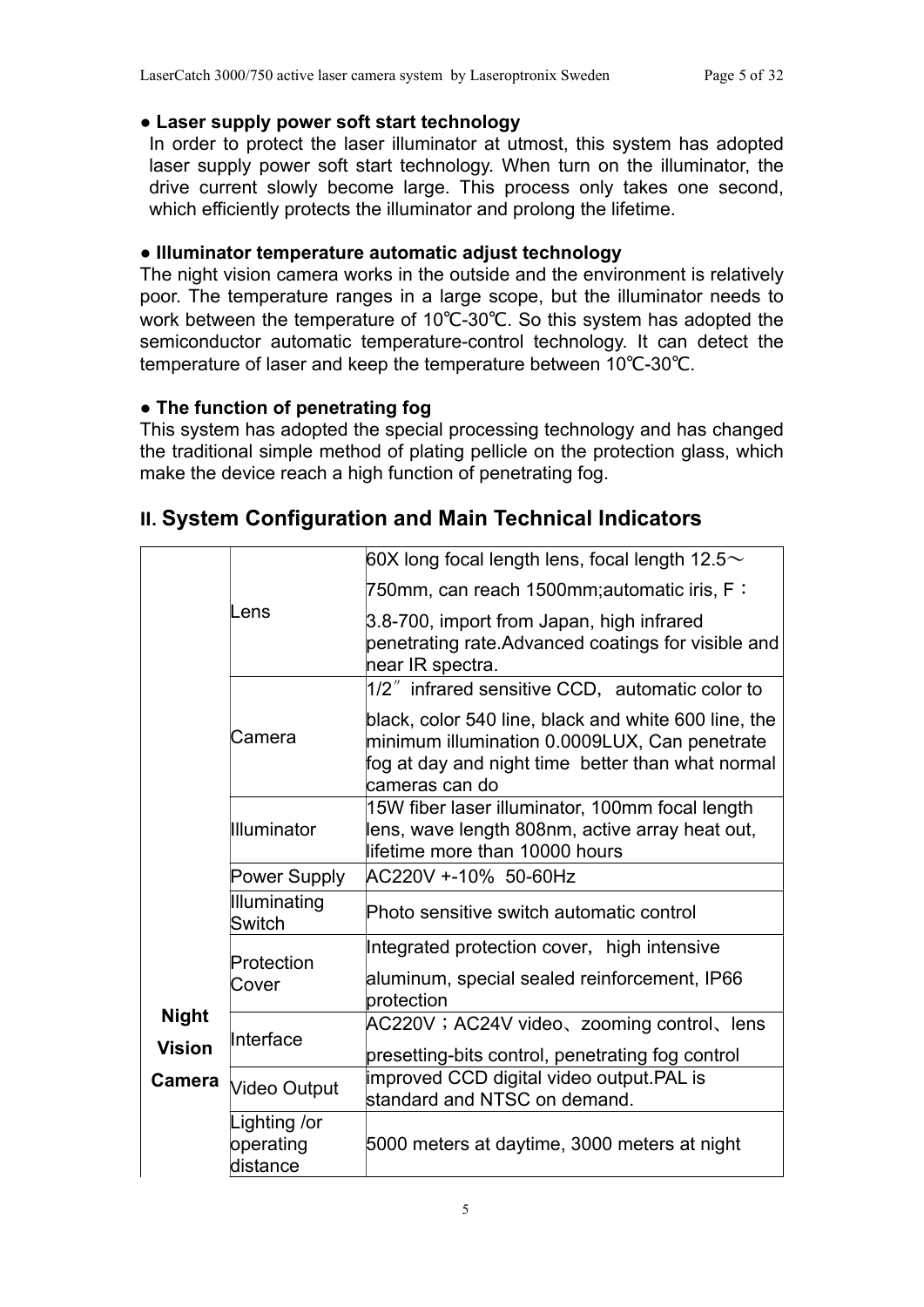|                 | Lighting Angle                 | $0.3^{\circ}$ ~17°, simultaneous automatic vari-focus            |
|-----------------|--------------------------------|------------------------------------------------------------------|
|                 | Power<br>Consumption           | ≤ 60W                                                            |
|                 | Operation<br>Temperature       | $-25^{\circ}$ C $\sim$ +60 $^{\circ}$ C                          |
|                 | Storage<br>Temperature         | $-40^{\circ}$ C $\sim$ +85 $^{\circ}$ C                          |
|                 | Anti-vibration                 | 15m/s2 $5 \sim$ 200Hz                                            |
|                 | Anti-impact                    | 150m/s2 11ms                                                     |
|                 | Saltfog Proof                  | PH value 6.5-7.2, 48 hours spraying                              |
|                 | Weight                         | 40kg(pan and tilt unit included)                                 |
|                 | <b>Size</b>                    | 700mm×350mm×200mm (include sun protection<br>cover)              |
|                 | <b>Work without</b><br>Failure | ≥10000h MTBF                                                     |
|                 | Input power<br>supply          | AC24V±10%, 50Hz for camera unit alone                            |
|                 | Power                          | ≤85W<br>(with the built-in heater's power about<br>35W)          |
|                 |                                | Revolving angle $ _{{\sf Pan}}$ : 0º ~ 360º continuous revolving |
| <b>Pan-tilt</b> | of pan and tilt<br>unit        | Tilt: $+75^{\circ}$ ~ -75°                                       |
|                 | Revolving<br>speed             | Pan: 3% ; Tilt: 1.5%                                             |
|                 | Lens Control                   | Presetting interface equipped in the pan-tilt                    |
|                 | <b>Presetting bits</b>         | 80 (under AD/AB protocol, 70)                                    |
|                 | Weight                         | 17Kg                                                             |
|                 | Burden Weight                  | 35kg                                                             |
|                 | Dimension                      | length*width*height: 290 mm×196 mm×358mm                         |

# **Ⅲ. Protocol and Address Setting**

The night vision camera's protocol and address setting needs the help of select switch. Use the cross screwdriver to loosen the four cross bolt on the select switch cover. Take down the select cover; you can see the select switch on the circuitry board, as follows: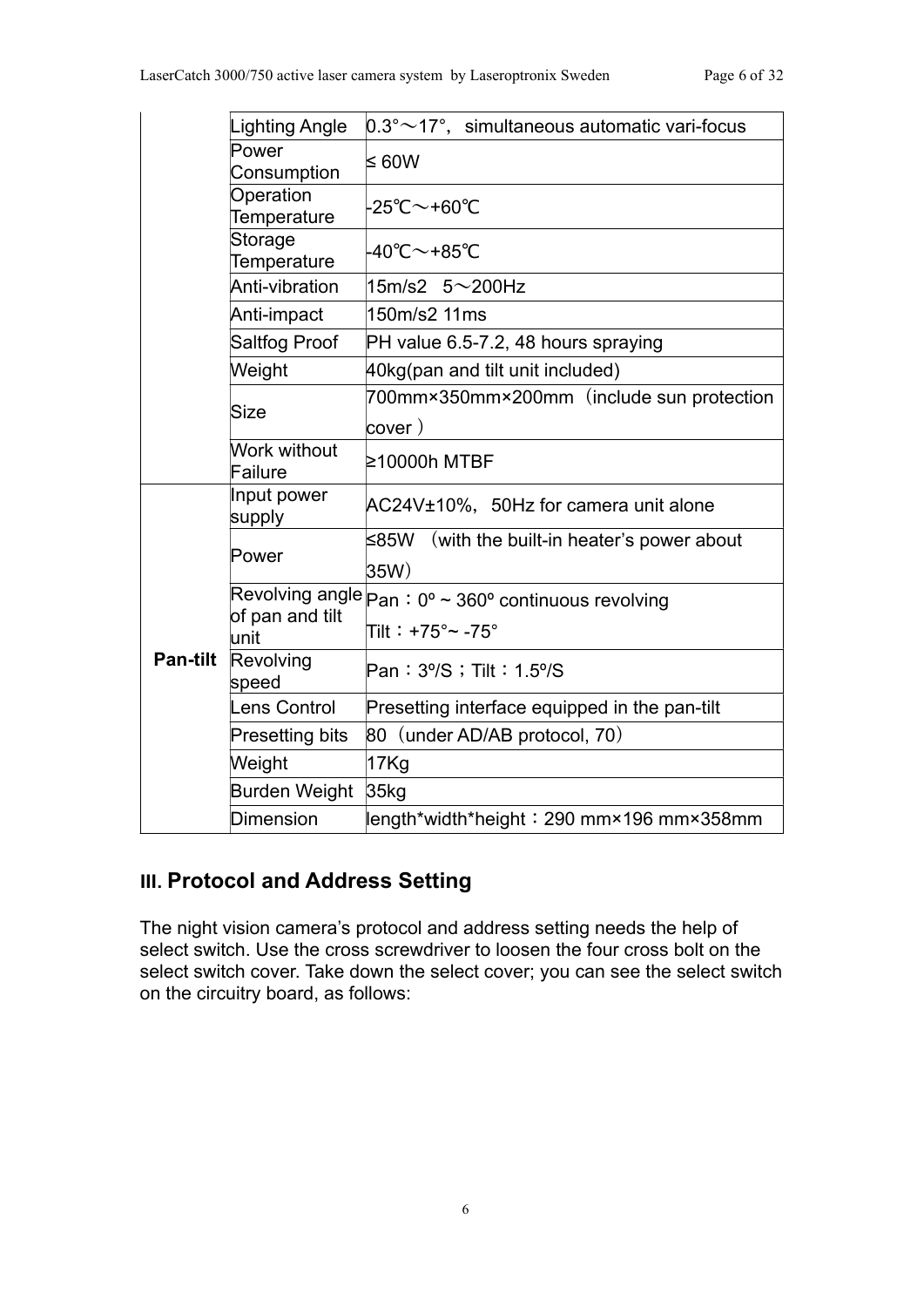

Picture:

① Function option select switch (Select)

② Power supply of lens drive adjust tapped resistor

③ RS485 switch

④address option select switch

The function option DIP switch(Select) and the address option select switch(Address)is 8 bits dip switch, the order from left to right is 1、2、3、4、

5、6、7、8 bit. When the switch is up, it is"ON"; when the switch is down, it is "OFF". As follows:



# **1. Set Communication Protocol**

The function option dip switch (Select)'s 1、2、3、4 bit can be used to set the night vision's communication protocol. The detailed dip switch definition as follows:

| Protocol                 | The first bit | The second bit | The third bit | The fourth bit |
|--------------------------|---------------|----------------|---------------|----------------|
| Industry                 | <b>OFF</b>    | <b>OFF</b>     | <b>OFF</b>    | <b>OFF</b>     |
| protocolV0.0             |               |                |               |                |
| <b>YAAN</b>              | <b>ON</b>     | <b>OFF</b>     | <b>OFF</b>    | <b>OFF</b>     |
| Pelco-P                  | <b>OFF</b>    | ON             | <b>OFF</b>    | <b>OFF</b>     |
| Pelco-D                  | <b>ON</b>     | ON             | <b>OFF</b>    | <b>OFF</b>     |
| AD/AB                    | <b>OFF</b>    | <b>OFF</b>     | <b>ON</b>     | <b>OFF</b>     |
| Samsung                  | <b>OFF</b>    | <b>ON</b>      | <b>ON</b>     | <b>OFF</b>     |
| Inter                    | <b>ON</b>     | <b>ON</b>      | <b>ON</b>     | <b>OFF</b>     |
| Industry<br>protocolV1.0 | Address9      | Address10      | Address11     | ON             |

**PS: When you choose industry protocol V1.0, the dip switch method is "the switch fourth bit is "ON", the first**、**second and third bit are as**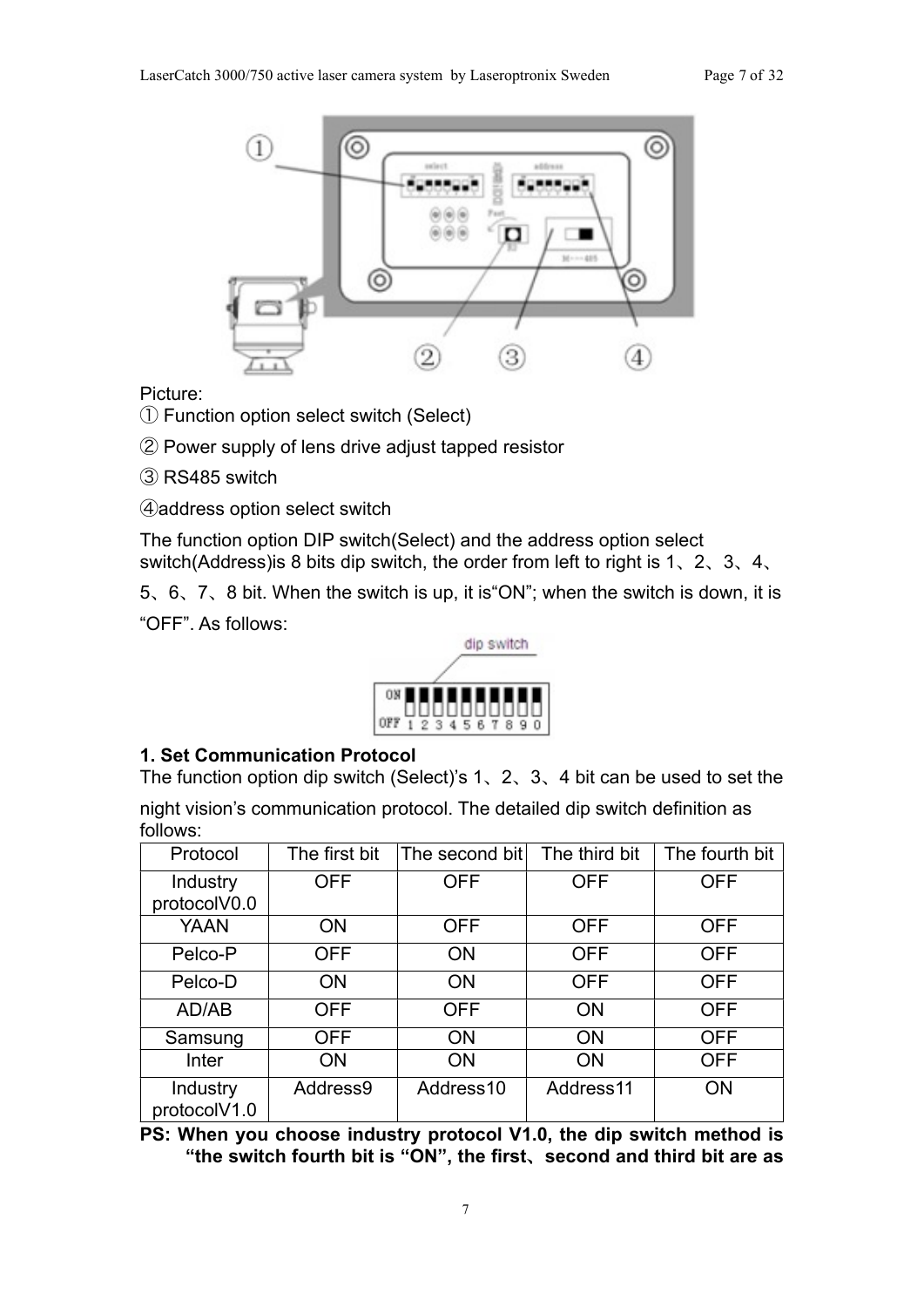# **address option bit, and is the address coding's ninth**、**tenth and eleventh bit, at this time you can set 2048 pan-tilt address at most.**

#### **2. Set up the night vision communication baud rate**

The function option dip switch (Select)'s fifth、sixth bit can be used to set up the night vision's communication baud rate, the detailed dip switch are as follows:

| <b>Baud Rate</b> | The fifth bit | The sixth bit |
|------------------|---------------|---------------|
| 2400             | OFF           | <b>OFF</b>    |
| 4800             | ΩN            | OFF           |
| 9600             | 7FF           | DМ            |
| 19200            |               | ٦N            |

#### **3. Set up the night vision's terminal resistor**

The function option dip switch (Select)'s eight bit can be used to connect RS485's 120 ohm terminal resistor. When this night vision camera is on the terminal of the RS485 communication line, the eighth bit should be in the position of "ON".

**PS: At present, the seventh bit has no definition; please turn it on "OFF".**

# **4. Set up the night vision's address (ID)**

The address option dip switch (Address) can be used to set the night vision's communication address (ID). It adopts the eight bit binary system and the setting scope is from 1 to 255. The detailed regulations are as follows and the detailed definition please refer to the appendix.

| Address        | The        | The        | <b>The</b> | The        | The        | The                 | The        | The        |
|----------------|------------|------------|------------|------------|------------|---------------------|------------|------------|
|                | first bit  | second     | third bit  | fourth     |            | fifth bit sixth bit | seventh    | eighth     |
|                |            | bit        |            | bit        |            |                     | bit        | bit        |
| 1              | <b>ON</b>  | <b>OFF</b> | <b>OFF</b> | OFF        | <b>OFF</b> | <b>OFF</b>          | <b>OFF</b> | <b>OFF</b> |
| $\overline{2}$ | <b>OFF</b> | <b>ON</b>  | <b>OFF</b> | <b>OFF</b> | OFF        | <b>OFF</b>          | <b>OFF</b> | <b>OFF</b> |
| 3              | <b>ON</b>  | <b>ON</b>  | <b>OFF</b> | <b>OFF</b> | OFF        | OFF                 | <b>OFF</b> | <b>OFF</b> |
| $\overline{4}$ | <b>OFF</b> | <b>OFF</b> | <b>ON</b>  | <b>OFF</b> | OFF        | <b>OFF</b>          | <b>OFF</b> | <b>OFF</b> |
| 5              | <b>ON</b>  | <b>OFF</b> | <b>ON</b>  | <b>OFF</b> | <b>OFF</b> | <b>OFF</b>          | <b>OFF</b> | <b>OFF</b> |
| 6              | <b>OFF</b> | <b>ON</b>  | <b>ON</b>  | <b>OFF</b> | <b>OFF</b> | <b>OFF</b>          | <b>OFF</b> | <b>OFF</b> |
| $\overline{7}$ | ON         | <b>ON</b>  | ON         | OFF        | <b>OFF</b> | <b>OFF</b>          | <b>OFF</b> | <b>OFF</b> |
| 8              | <b>OFF</b> | <b>OFF</b> | <b>OFF</b> | <b>ON</b>  | OFF        | <b>OFF</b>          | <b>OFF</b> | <b>OFF</b> |
| .              |            |            |            |            |            |                     |            |            |
| 254            | <b>OFF</b> | <b>ON</b>  | <b>ON</b>  | <b>ON</b>  | <b>ON</b>  | <b>ON</b>           | <b>ON</b>  | <b>ON</b>  |
| 255            | ΟN         | <b>ON</b>  | ON         | <b>ON</b>  | <b>ON</b>  | <b>ON</b>           | <b>ON</b>  | <b>ON</b>  |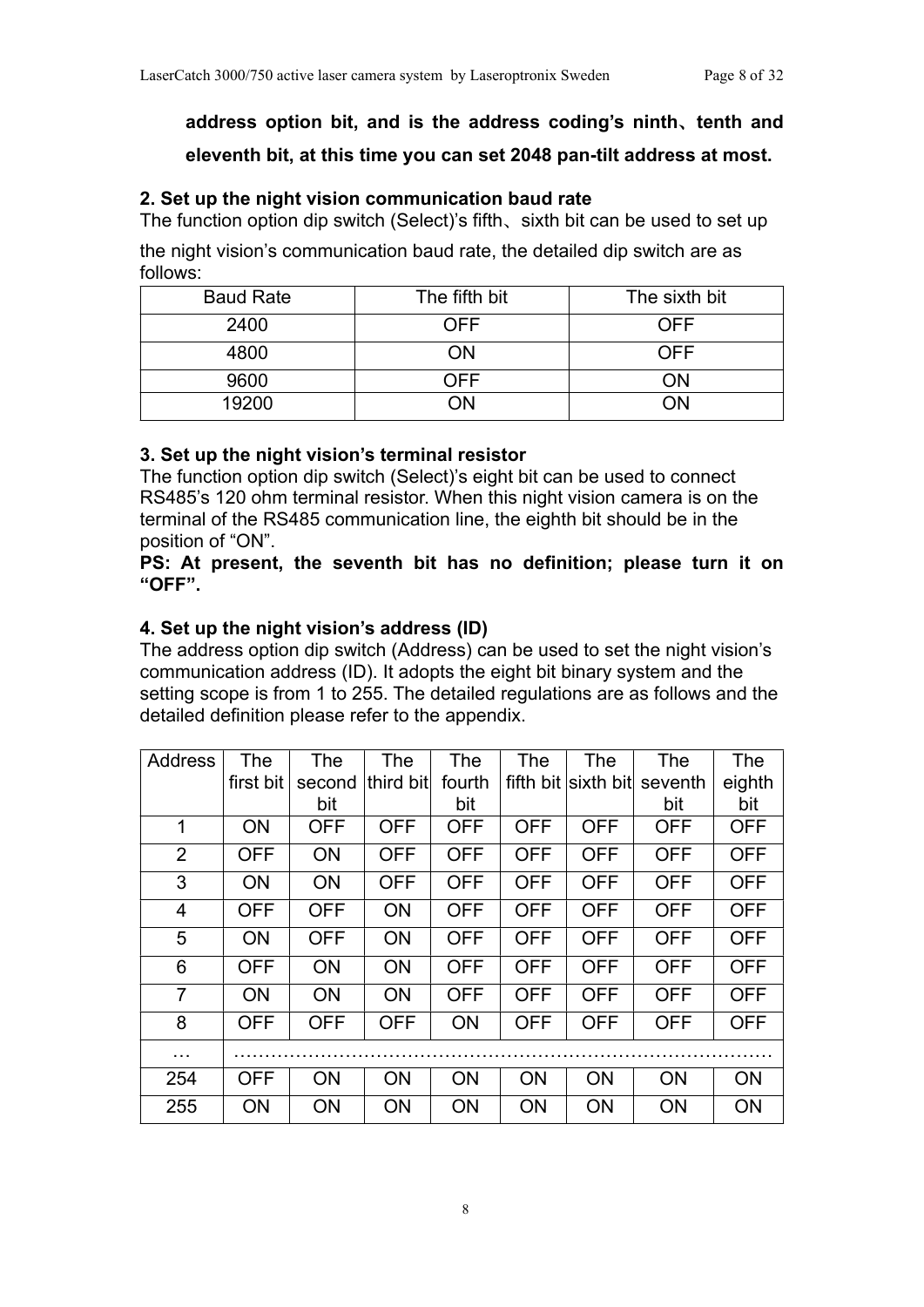# **5. Set RS485 communication protocol select switch**

When you choose the Manchester code, please put the RS485 communication protocol select switch (two-throwing switch) on the side of "M"of the circuitry board, facing the left of the switch.

When you choose the industry protocol V0.0、YAAN、Pelco-P、Pelco-D、

industry protocolV1.0, please put the RS485 communication protocol select switch(two-throwing switch)on the side of "485"of the circuitry board, facing the right of the switch.

Pan tilt function set

- 1. pre-setting bits function
- 2. scan function
- 3. cruise function
- 4. keep looking function

# **Ⅳ. How to use the night vision camera**

The pan-tilt and lens are controlled by the pan-tilt's decoder.

You can directly use the keyboard or controlling software to control the pantilt's revolving, the presetting positions of the pan-tilt and the lens and the lens focus.

The lens is automatic iris. The controlling iris key-press of the keyboard and software can be used to control the "ON" or "OFF" of the two-times extender. The assistant switch 1 of the pan-tilt's decoder can be used to control the function of penetrating fog at daytime. When the switch is close, the function of penetrating fog is on; while the switch is cut, the function is off. At night, the function of penetrating the fog is of no effect.

The other function need to be set or controlled after you enter the menu.

System information enquire

- 1. pan-tilt address
- 2. communication baud rate
- 3. communication protocol
- 4. date
- 5. time
- 6. edition information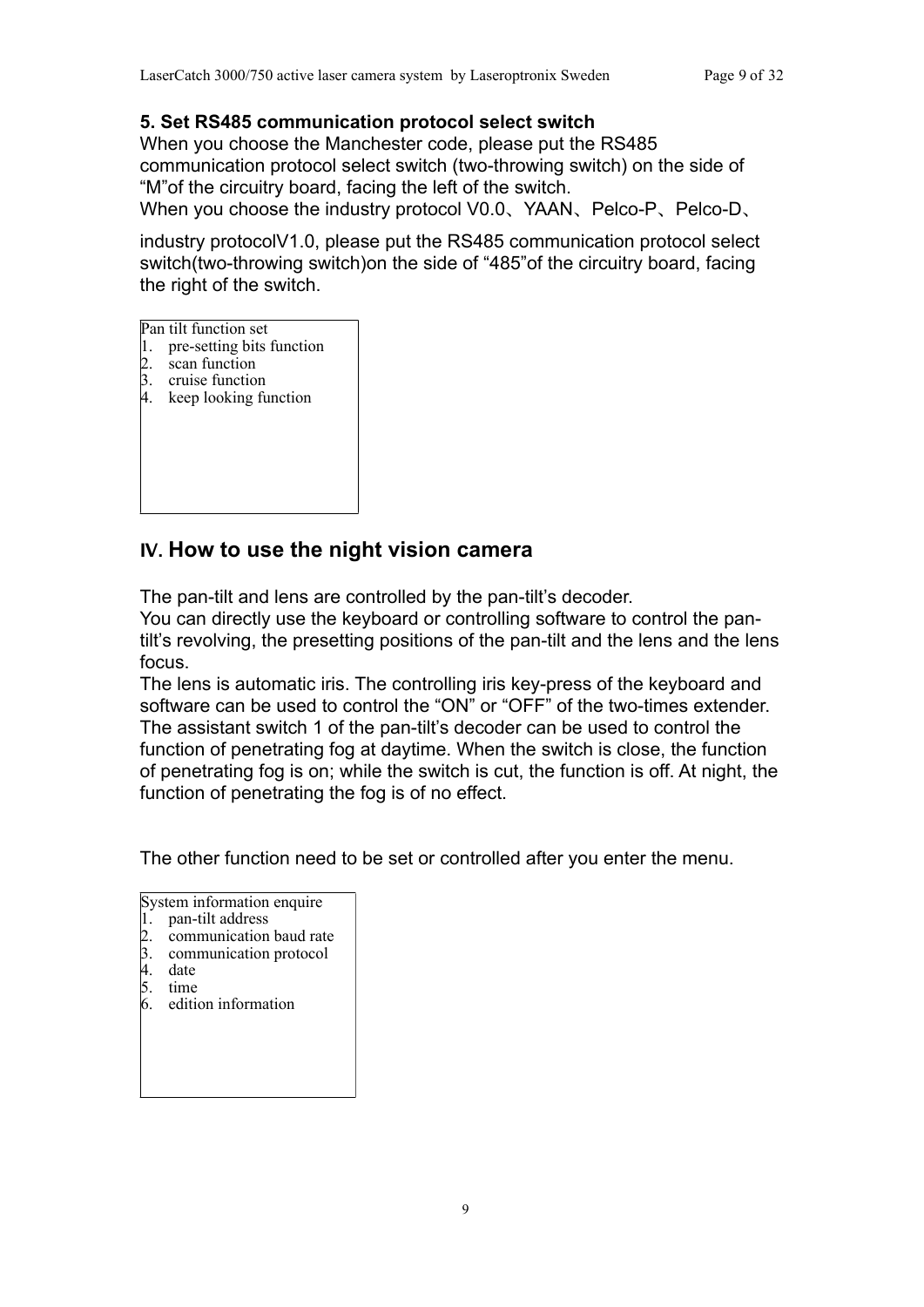# Main Menu 1. pan tilt parameter set 2. pan tilt function set 3. screen information set 4. system information set 5. return to factory default 6. pan tilt assist function set Pan tilt parameter set 1. pan tilt address 2. Baud Rate 3. communication protocol 4. pan tilt title 5. date set 6. time set 7. language set Pan-tilt parameter set 1. pan-tilt address→001 2. baud rate 9600 3. communication protocol v0.0 4. pan-tilt title XXXX 5. date set 2006-12-12 6. time set 01:35

7. language English

#### Pan-tilt function set

- 1. switch 1
- 2. switch 2
- 3. set pan origin
- 4. set tilt origin

#### Screen information set

- 1. pan tilt title
- 2. pre-setting bits
- 3. scanning route
- 4. orientation
- 5. date
- 6. time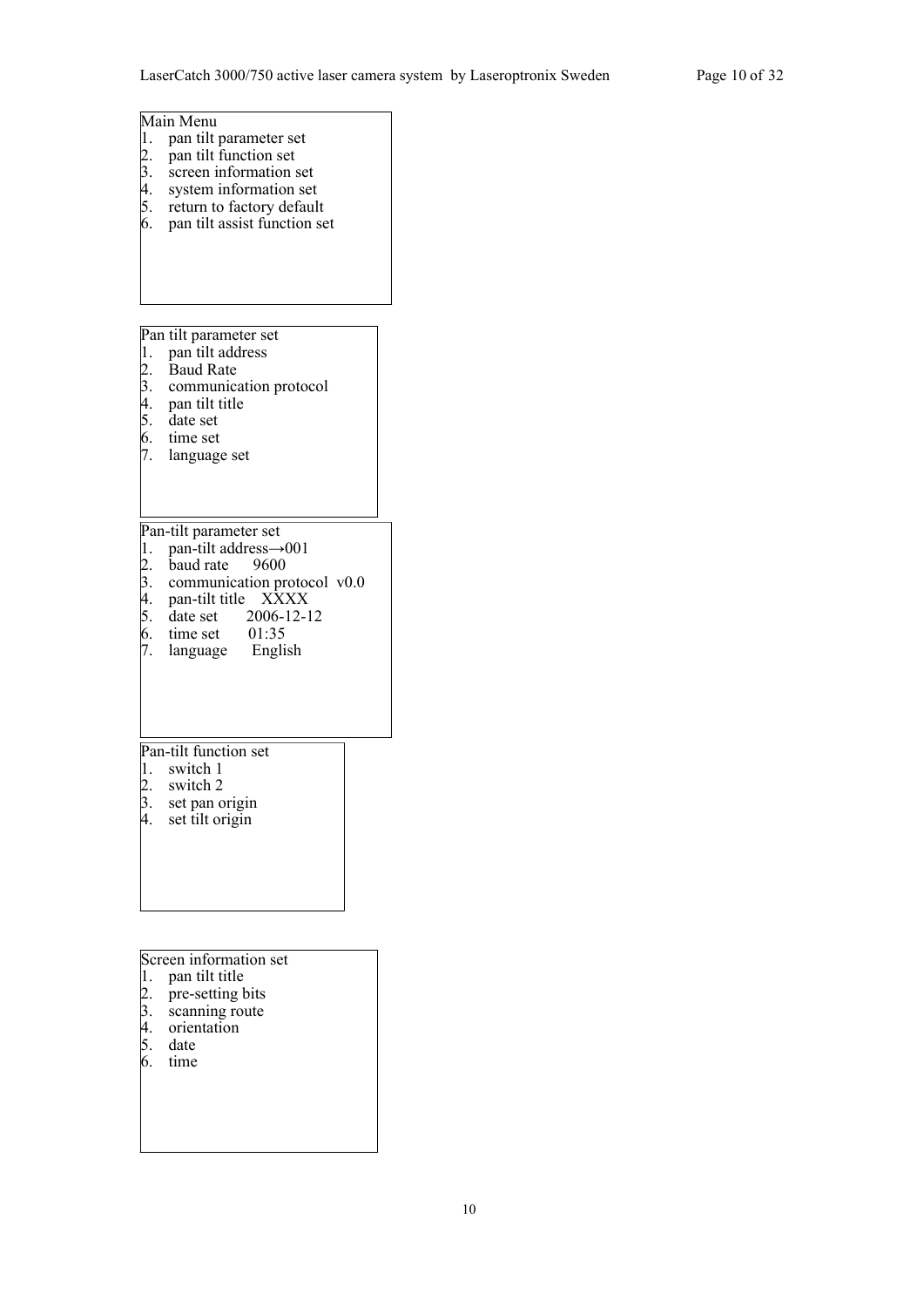Return to factory default 1. default 2. cancel

# 1. **Main menu**

Main Menu

- 1. pan-tilt parameter set
- 2. pan-tilt function set
- 3. screen information set
- 4. system information set
- 5. return to factory default
- 6. pan-tilt assist function

In the main menu, operating the rocker of the keyboard can change the position of the cursor's direction. Turn the rocker up or down can choose the 1-6 item of the main menu. Turn the rocker to right can enter the submenu you choose; turn the rocker to left will leave the main menu.

#### **Attention: in order to make description concise, please allow us to definite the "shortened form".**

**"Turn the rocker up or down" take "turn up or down"for short.**

**"Turn the rocker to left" take "turn left" for short.**

**"Turn the rocker to right" take "turn right" for short.**

# **2. pan-tilt parameter setting**

In the main menu, turn up or down can choose the item of set the pan-tilt parameter, turn right can enter the submenu of setting the pan-tilt parameter.

#### **2.1 night vision camera address setting**

In the submenu of setting the pan-tilt's parameter, turn up or down to choose the address item, turn right will enter the follow picture: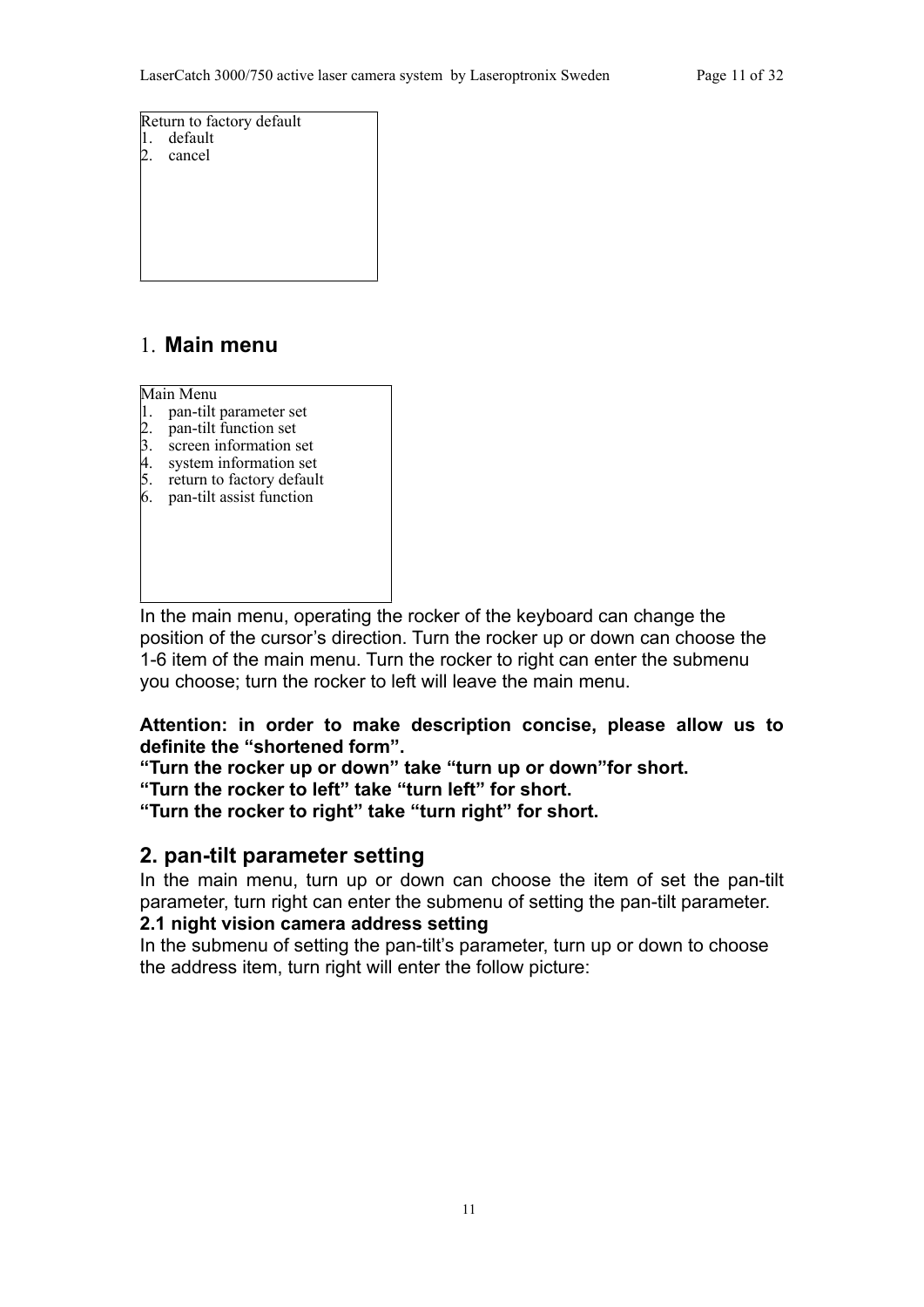| Pan tilt parameter set                |
|---------------------------------------|
| 1. pan-tilt address $\rightarrow 001$ |
| 2. baud rate $9600$                   |
| 3.communication protocol $v0.0$       |
| 4. pan-tilt title XXXX                |
| 1. date set $2006 - 12 - 12$          |
| 2. time set $01:35$                   |
| English<br>7. language                |
|                                       |
|                                       |
|                                       |
|                                       |

The above number is the current setting number of the pan-tilt.

Put the cursor in front of parameter, turn it up for one time, the address will add one; turn down for one time, the address will minus one. Turn right for one time, the address will add ten, and so the address number will be changed. Turn left will leave the item of setting the pan-tilt address and save the settled address of the pan-tilt.

**Attention: when using the menu to set the above soft-address, the dip switch settled address loses of effect. When it is not compliance with the dip switch settled address, you should re operate the dip switch to make the soft-address lose of effect.** 

#### **2.2 set pan-tilt communication baud rate**

In the submenu of setting the parameter, turn up or down to choose the baud rate item, turn right to enter the following parts:

| Pan tilt parameter set          |
|---------------------------------|
| 1. pan-tilt address 001         |
| 2. baud rate $\rightarrow$ 9600 |
| 3.communication protocol $v0.0$ |
| 4. pan-tilt title XXXX          |
| 5. date set 2006-12-12          |
| $6.$ time set $01:35$           |
| 7. language English             |
|                                 |
|                                 |
|                                 |
|                                 |

Turn up, the baud rate number will add; turn down, the baud rate number will decrease. Communication baud rate includes: 2400, 4800, 9600 and 19200. Turn left to leave the item of baud rate and save the baud rate number you settled.

#### **2.3 set pan-tilt communication protocol**

In the submenu of setting pan-tilt parameter, turn up or down to choose the communication protocol item, turn right to enter the following parts: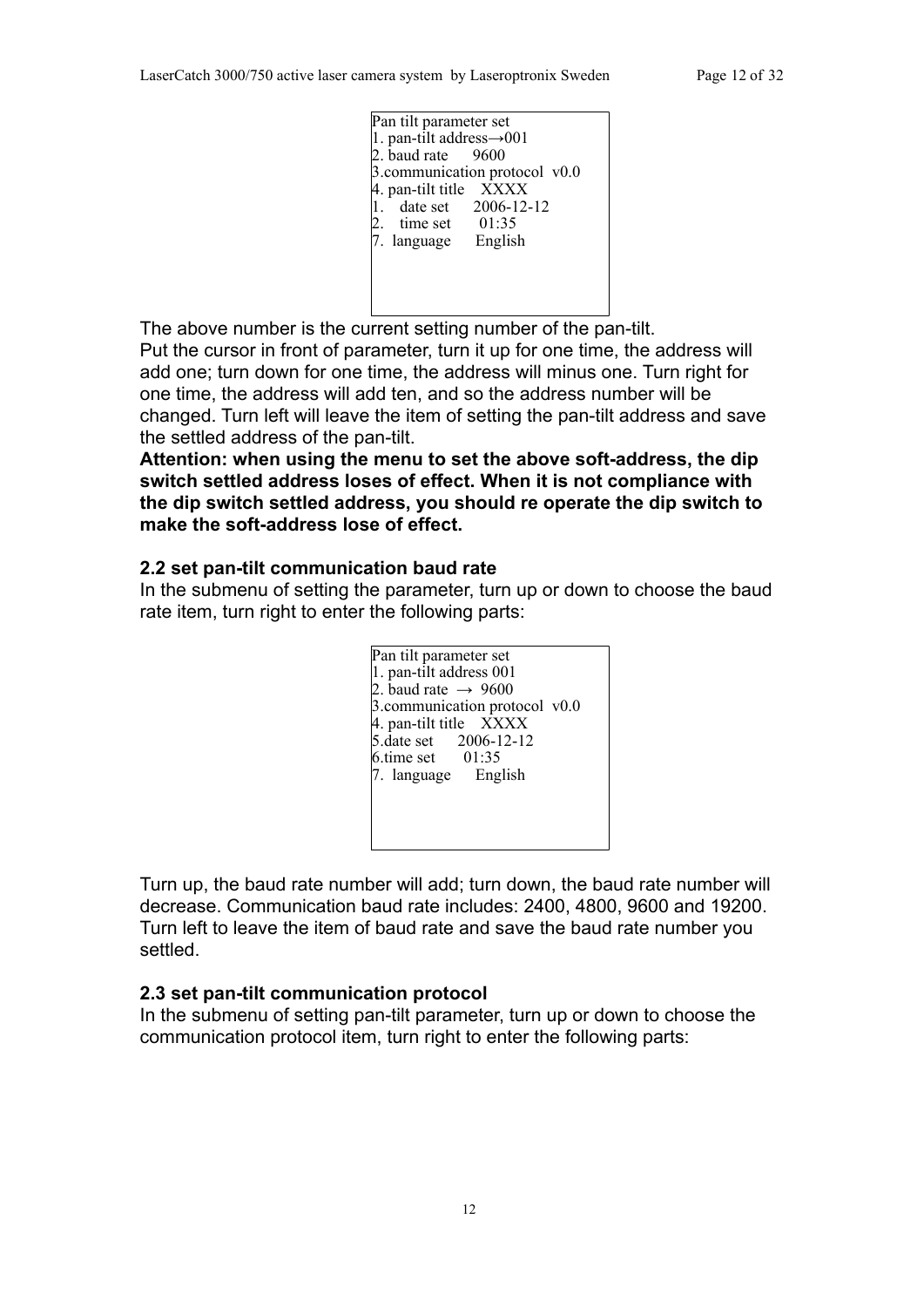| Pan tilt parameter set                      |
|---------------------------------------------|
| 1. pan-tilt address 001                     |
| 2. baud rate $9600$                         |
| 3.communication protocol $\rightarrow$ v0.0 |
| 4. pan-tilt title XXXX                      |
| 5. date set 2006-12-12                      |
| $6 \times 101:35$                           |
| 7. language English                         |
|                                             |
|                                             |
|                                             |
|                                             |

Turn up or down to choose the communication protocol that needs setting. Communication protocol includes: industry protocol V0.0、YAAN、Pelco P、

Pelco D、AD/AB、Samsung, Inter and industry protocol V1.0. Turn left to leave the item and save the protocol's name you settled.

#### **2.4 set pan-tilt title**

In the submenu of setting pan-tilt parameter, turn up or down to choose the pan-tilt title item, turn right to enter the following parts:



### (**1**)**Input the capital letter**

In the submenu of character editing, turn up or down to choose the capital letter item, turn right to enter the following parts:



"ˇ"indicating the position is where to input the letter, "\_"indicating the position is the current position you choose.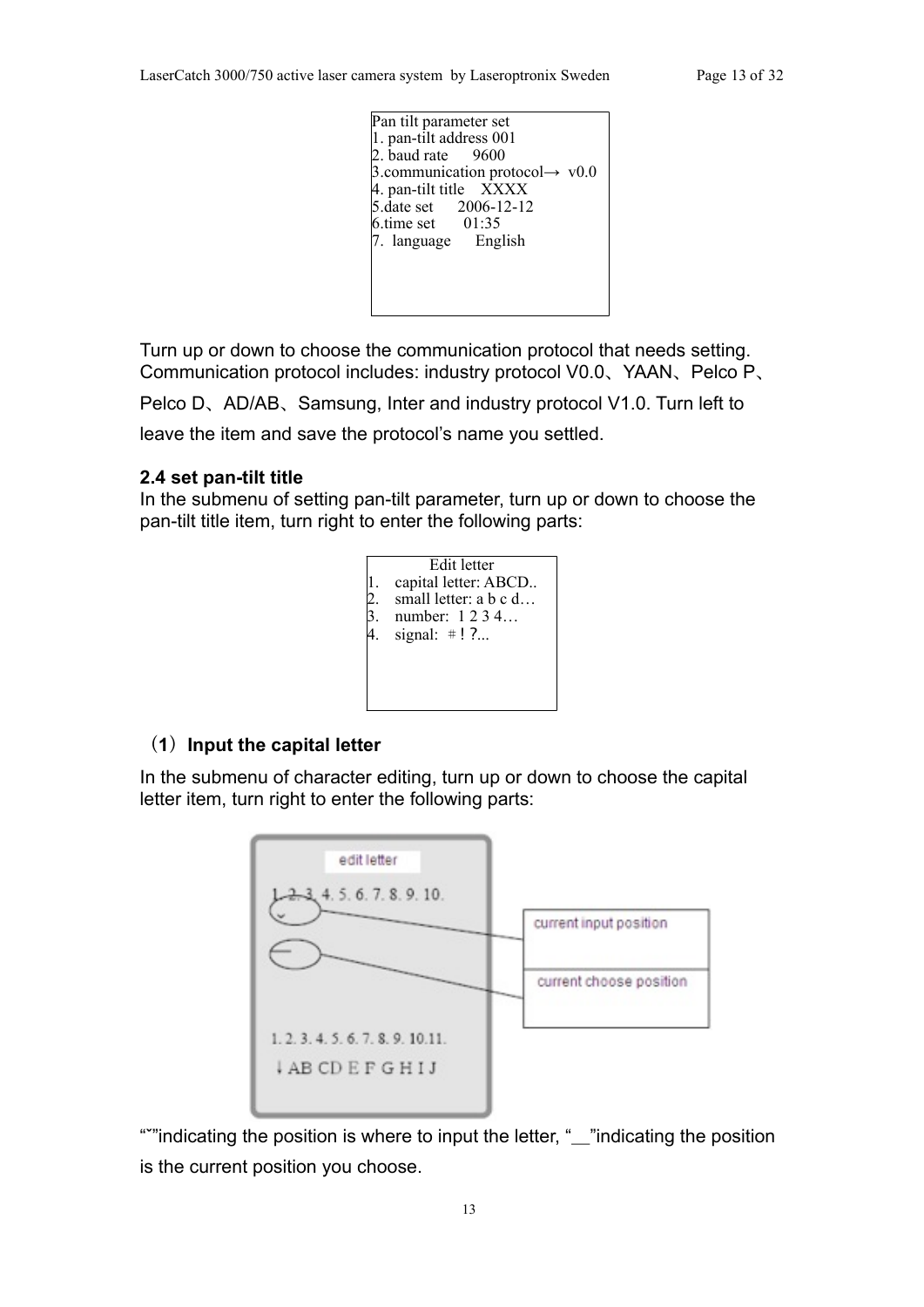Turn down the rocker to enter the state of choosing letter:

```
edit letter
1.2.3.4.5.6.7.8.9.10.
1.2.3.4.5.6.7.8.9.10.11.
  AB CD E F G H I J
```
In the position of "↓"indicating, turn up or down to choose the page(show another group of English letter; turn right or left to choose the letter you want to input.

| edit letter                        |
|------------------------------------|
| 1, 2, 3, 4, 5, 6, 7, 8, 9, 10.     |
|                                    |
|                                    |
| 1, 2, 3, 4, 5, 6, 7, 8, 9, 10, 11. |
| ABCDEFGHIJ                         |
|                                    |
|                                    |

When you choose the letter, turn up, the letter will appear at the position as the "ˇ" indicates. As follows:

edit letter 4.5.6.7.8.9.10. 1.2.3.4.5.6.7.8.9.10.11. **IABCDEFGHIJ** 

You can choose letter in the same method. After all the letters have been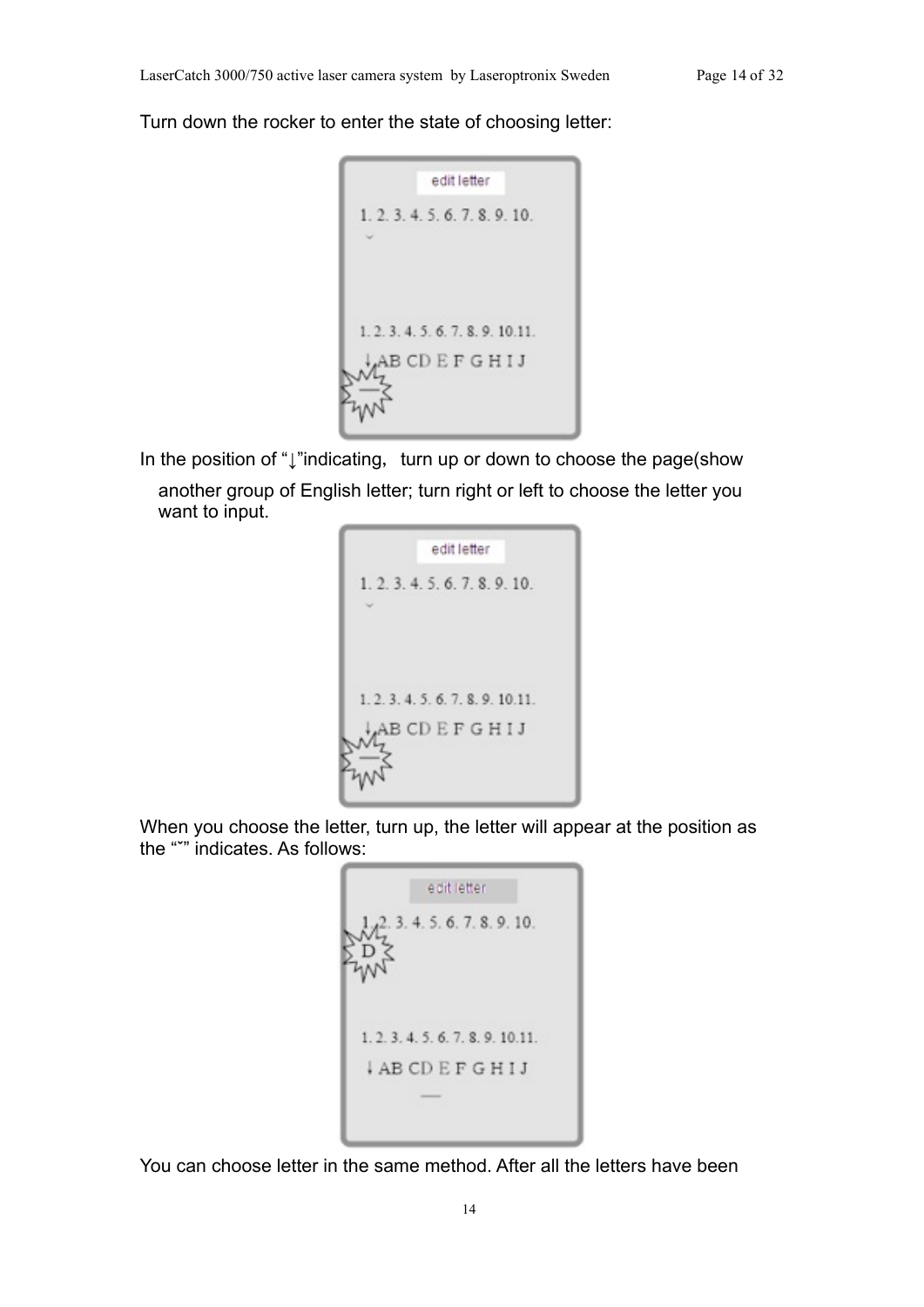input, you can roll the rocker or operate the ……key-press to quit, and the letters will be saved. As follows:

```
editletter
1.2.3.4.5.6.7.8.9.10.
DFK
1.2.3.4.5.6.7.8.9.10.11.
ABCDEFGHIJ
```
When you need to cancel letter, in the position of cursor, turn left for one time, one letter will be deleted.

(2) Input small letter

The same method as capital letter

 $(3)$  Input number

The same method as capital letter

 $(4)$  Input sign

The same method as capital letter **Attention: you can input 10 letters at most of the pan-tilt title.**

#### **2.5 set pan-tilt date**

In the menu of setting pan-tilt parameter, turn up or down to choose the date setting edit, turn right to enter the following part:

date set  $= 100$  $-12 - 12$  Tuesday 2006

The current situation is the year that the cursor's chooses, turn up, the year will be added, turn down, the year will be decreased.

> 1. pan-un address 3<br>2. baud rate 9600 Pan-tilt parameter set 1. pan-tilt address  $Q01$ 3. communication protocol v0.0 4. pan-tilt title XXXX 5. date set 2006-12-12 5. date set  $2006-12-12$ <br>6. time set  $01:35$  $7 \quad \text{lannom} \rightarrow \text{Endich}$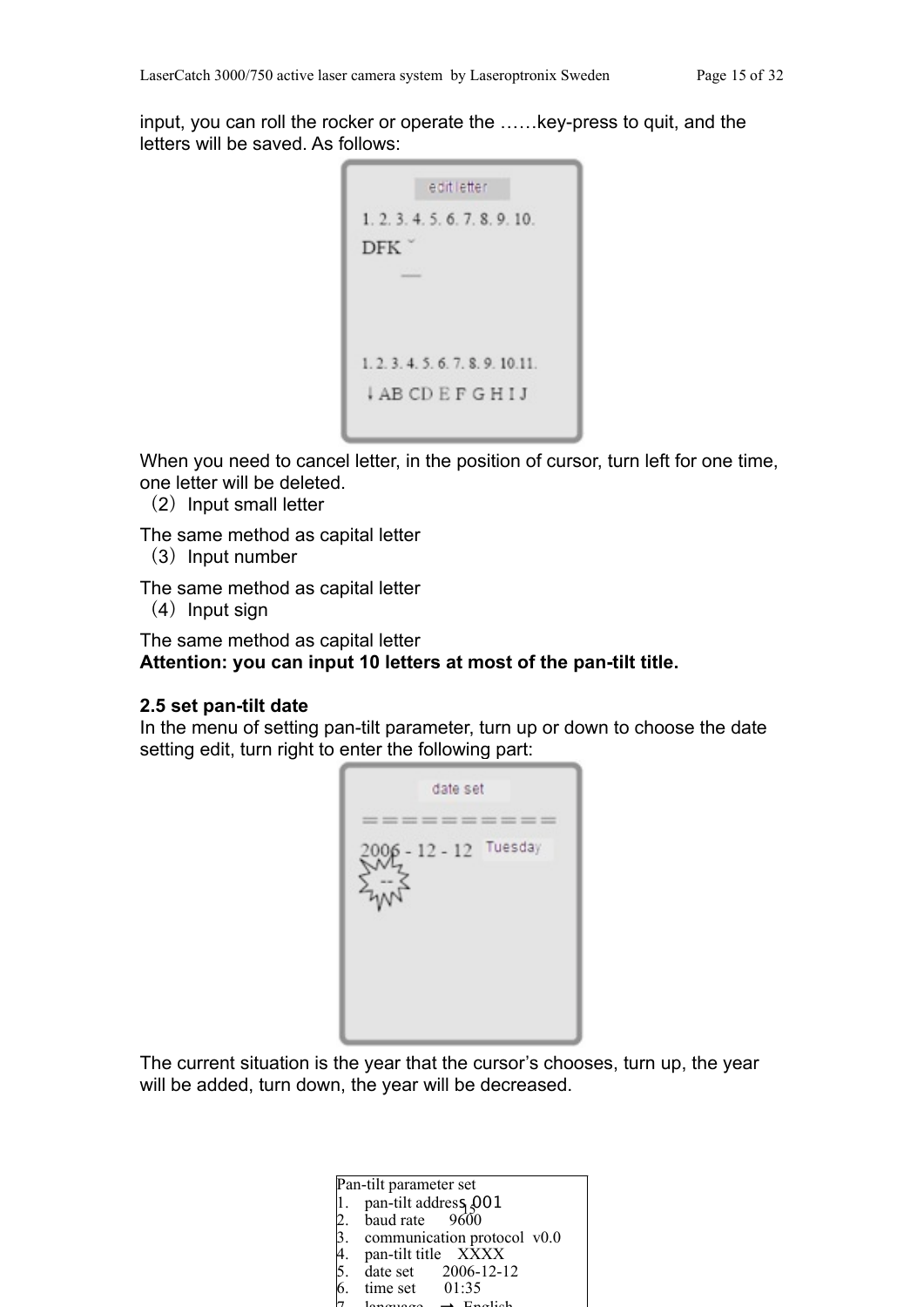

After the year is settled, turn right to choose month and date (the same method as setting the year).You needn't to input the week, the system will automatically do that. By revolving the rocker or operating the keyboard to leave the setting of the date and save the date you settled.

#### **2.6 set pan-tilt time**

In the menu of setting pan-tilt parameter, turn up or down to choose the time setting item, turn right to enter the following part:



Moving cursor to choose the hour, turn up, the hour will add one; turn down, the hour will decrease one. The machine uses the 24-hour system. Turn right to choose minute, as follows:

| date set |
|----------|
|          |
|          |
|          |
|          |

Turn up, the minute will add one, turn down, the minute will decrease one. After the time is settled, by revolving the rocker or operating the zooming keypress to leave the item and save the time you settled.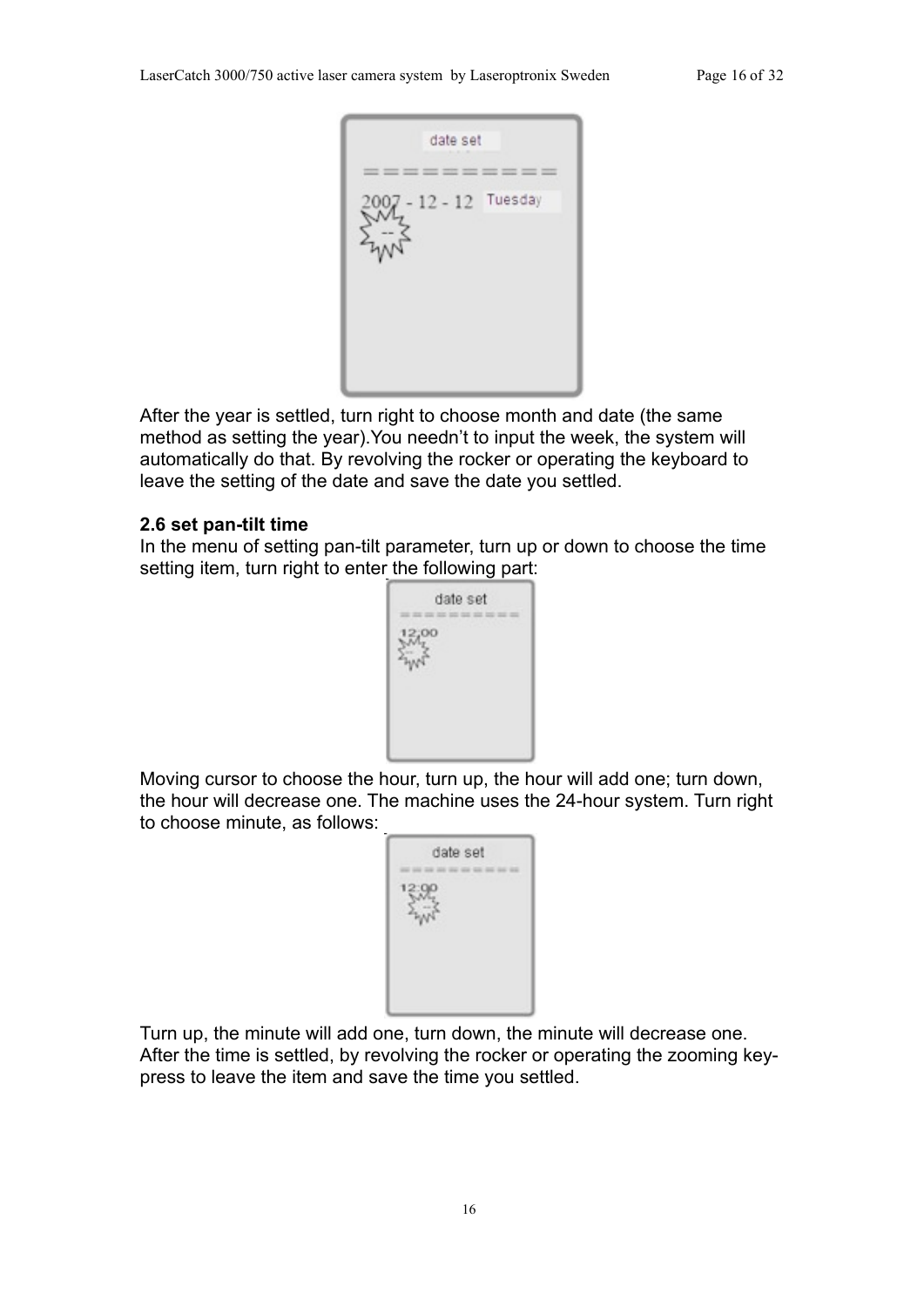# **2.7 set pan-tilt language**

| Presetting bits                                 |
|-------------------------------------------------|
| $\rightarrow$ 1. move pan-tilt start to control |
| 2 .set presetting bits: 001                     |
| 3. call back presetting bits: 001               |
| 4. edit title: presetting bit 1                 |
|                                                 |

Pan tilt function set **→**1. presetting bits 1. cruise 2. scan 3. keep watching

In the menu of setting pan-tilt parameter, turn up or down to choose the language setting item, turn right to enter the following part:

Turn up or down to choose the Chinese or English showing mode, turn left to leave the item and save it.

After the menu goes back to the upper menu, the language setting will take effect.

# **3 pan-tilt function setting**

Presetting bits 1. move pan-tilt: start to control  $\rightarrow$ 2. set presetting bits: 001 3. call back presetting bits: 001 4.edit title: presetting bit 1

Main Menu 1. pan tilt parameter set **→**2. pan tilt function set 3.screen information set 4.system information set 5.return to leave-factory default 6.pan tilt assist function set

In the main menu, turn up or down to choose the pan-tilt function setting item, turn right to enter the following part:

Presetting bits 1. move pan-tilt: start to control 2. set presetting bits: 001  $\rightarrow$ 3.call back presetting bits: 001 4.edit title: presetting bit 1

#### **3.1 presetting bits function**

In the main menu, turn up or down to choose the presetting bits function setting item, turn right to enter the following part: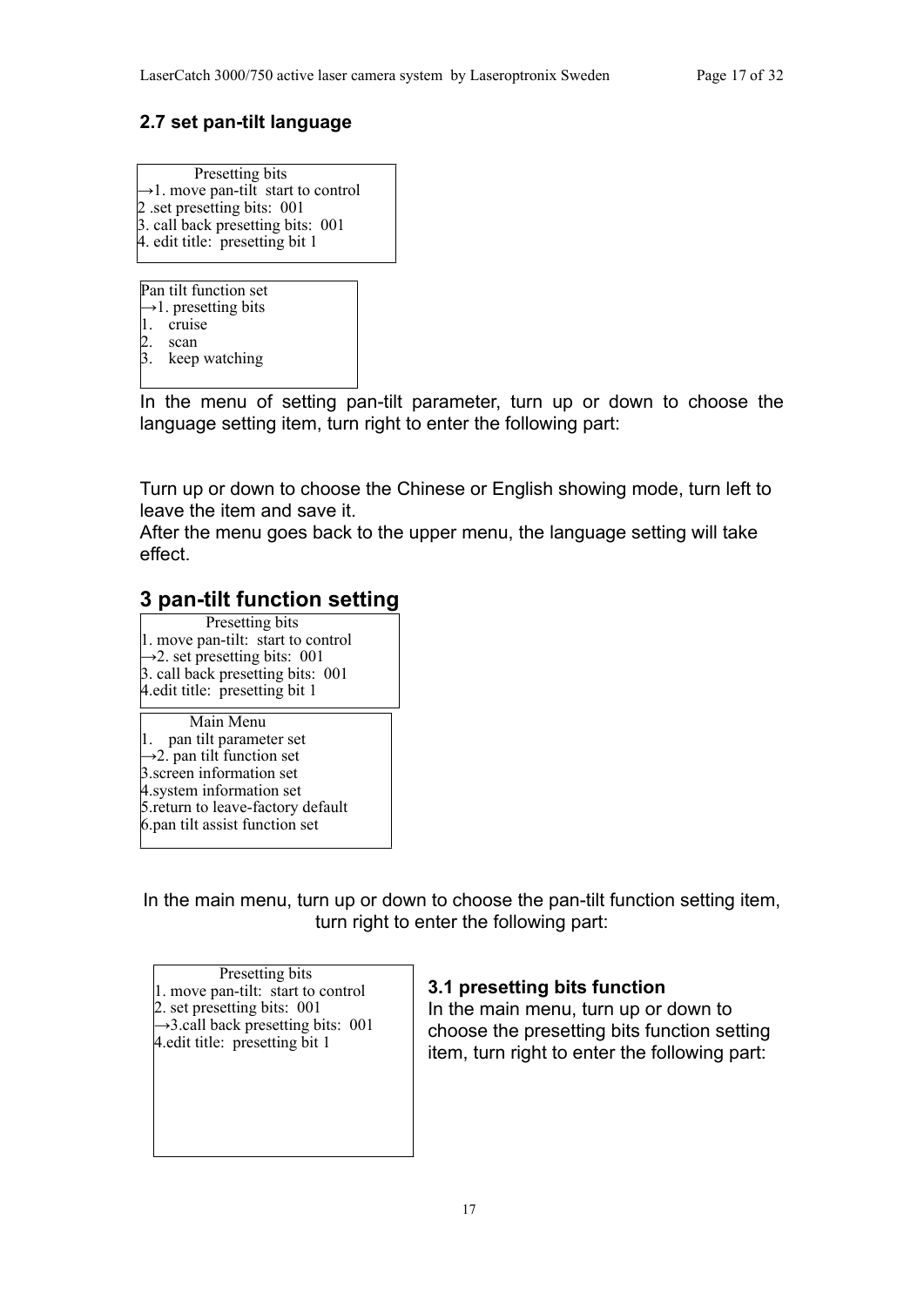# (**1**)**running pan-tilt**

| Pan tilt function set |
|-----------------------|
| presetting bits       |
| $\rightarrow$ 2. scan |
| . cruise              |
| 4. keep watching      |
|                       |
|                       |
|                       |
|                       |
|                       |
|                       |

Running pan-tilt function make you can control the pan-tilt without leaving the menu. Turn up or down to choose running pan-tilt item, turn right to enter the following part:

Operating the rocker to control the pan-tilt, later, you can operate the "call back any pre-setting bits" to return to the menu.

# (**2**)**set pre-setting bits**

Turn up or down to choose the pre-setting bits item, turn right to set the presetting number. Turn up the pre-setting number will add one; turn down the number will decrease one. Turn right the number will add ten. Turn left to set the corresponding pre-setting bits and leave the pre-setting bits item.

#### (**3**)**call back pre-setting bits**

Turn up or down to call back the pre-setting item, turn right to set the number. Turn up, the pre-setting bits number will add one, turn down, the number will decrease one. Turn right, the number will add ten. Turn left to call back the corresponding pre-setting bits and leave the item.

#### (**4**)**edit the title**

Editing the title of pre-setting bits and the screen will show the title. The operating method is the same as setting the pan-tilt title.

| Scan                             |  |
|----------------------------------|--|
| $\rightarrow$ 1. team number 001 |  |

- 1. left border
- 2. right border
- edit title: scan team 1
- 4. move pan tilt
- 5. start scan
- 6. stop scan

#### **3.2 automatic scan function**

In the menu of setting pan-tilt function, turn up or down to choose the scan item, turn right to enter the following part: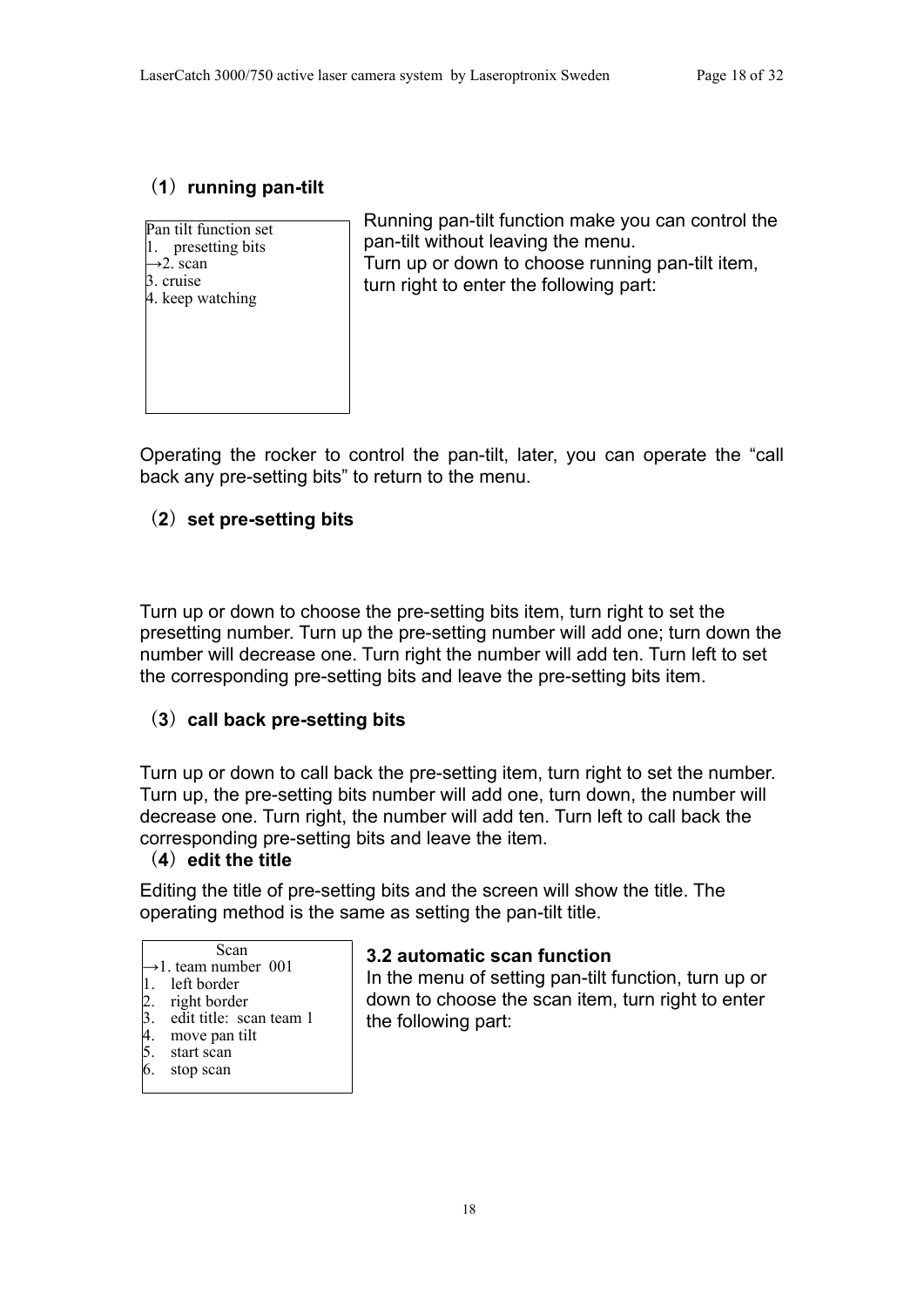(**1**)Turn up or down to choose the team number item, turn right to enter.

Turn up or down to choose the team number (has no connection with communication protocols), can set 32 teams, turn left to leave. The following operation will be under the team number you choose.

#### (**2**)**set left border**

Turn up or down to choose left border item, turn right to make sure the current position of pan-tilt is in the scan left border

#### (**3**)**set right border**

Turn up or down to choose right border item, turn right to make sure the current position of pan-tilt is in the scan right border. Turn left to leave and save the right border you settled.

#### (**4**)**entitle scan route**

Choose the item of editing name to entitle the scan route. The operation is the

Pan tilt function set 1. presetting bits  $\lambda$ . scan **→3. cruise** 4. keep watching

#### same as setting the pan-tilt title. (**5**)**scan route select the left**、**right border**

Choose the running pan-tilt item to select the left and right border for the…… route. The operation is the same as setting the running pan-tilt.

#### (**6**)**execute automatic scan**

Choose the scan item, turn right to start the selected route to execute the automatic scan

#### (**7**)**stop automatic scan**

Choose stop automatic scan item, turn right to stop it. Turn left to leave. Or you can operate the rocker on the keyboard to stop the automatic scan

| Cruise function                 |  |
|---------------------------------|--|
| $\rightarrow$ 1.team number 001 |  |
| 2.add cruising bit 001          |  |
| 3. delete cruising bit 001      |  |
| $4.$ delete all                 |  |

- 5. stopping time 003
- 6. start cruising
- 7. stop cruising

#### **3.3 automatic cruising functions**

In the menu of setting pan-tilt function, turn up or down to choose the cruising item, turn right to enter the following part:

#### (**1**)**team number setting**

Turn up or down to choose the team number item; turn right to enter; turn up or down to choose the team number (has no connection with communication protocols). You can set 32 teams. Turn left to leave the menu. The following operation will be under the team number you choose.

#### (**2**)**add cruising point**

Turn up or down to choose the adding cruising point item, turn right to enter. Turn up or down to choose the cruising point number which will be added (this number is the pre-setting bits number, can be 1-255). Turn left to leave and save the cruising point you added.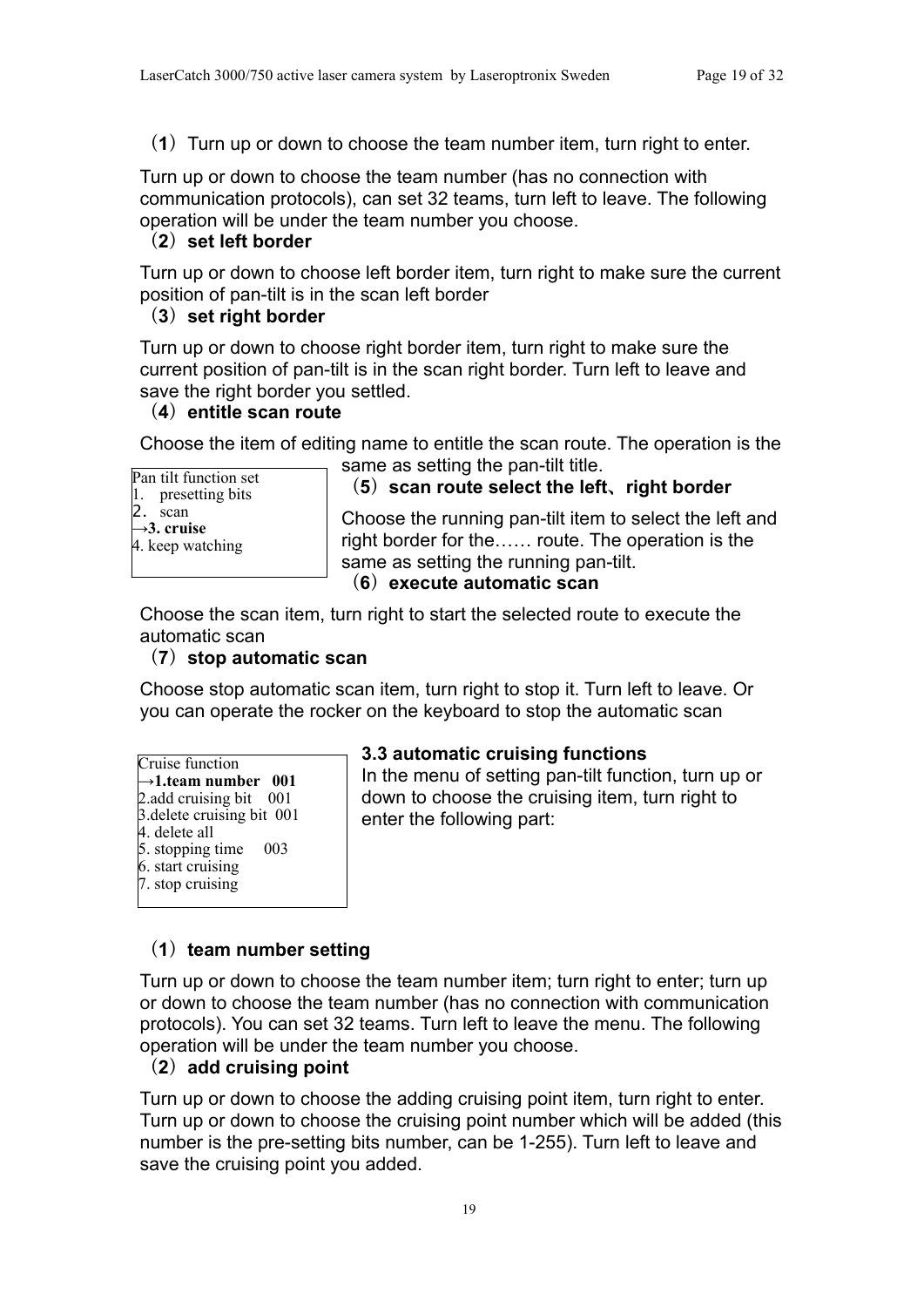# (**3**)**delete cruising point**

Turn up or down to choose the deleting cruising point item, turn right to enter. Turn up or down to choose the cruising point number which will be deleted (this number is the pre-setting bits number, can be 1-255). Turn left to leave and save the cruising point you deleted.

# (**4**)**delete all**

Turn up or down to choose the entire item, turn right to delete all of them. Turn left to leave and save the setting.

# (**5**)**staying hour**

Turn up or down to choose the staying hour item, turn right to enter. Turn up or down to choose the staying hour, can be 1-255 seconds. Turn left to leave and save the staying hour you settled.

# (**6**)**start cruising**

Turn up or down to choose start cruising item, turn right to start the selected cruising route to execute the automatic cruising. Turn left to leave.

#### (**7**)**stop cruising**

Turn up or down to choose stop cruising item, turn right to stop the selected cruising route to stop the automatic cruising. Turn left to leave. You can also operate the rocker on the keyboard to stop the automatic cruising.

Keep watching function →1. choose keep watching **function** 2.keep watching time 3.keep watching function state: forbidden

# **3.4 keep watching function**

In the menu of setting pan-tilt function, turn up or down to choose the keep watching item, turn right to enter the following part:

# (**1**) **choose keep watching function**

Keep watching function 1.call back presetting bits: 001  $\rightarrow$  2.cruise  $\,$  001 3.scan 001 Current function is: cruising 001

In the menu of keep watching function, turn up or down to choose the keep watching function, turn right to enter the following parts:

Turn up or down to choose the "call back pre-

setting bits"、 "cruising"、"scan", turn right to enter, then turn up or down to

make sure the pre-setting bits number or the automatic cruising team number or the automatic scanning team number, turn left to leave and save the set. **Attention: You can only choose one function among" call back presetting bits"**、 **"cruising"**、**"scan" in the keep watching function. After** 

**the settling is done, the screen will show the current keep watching function and data.** 

**For example: "the current keep watching function is cruising 001". It means that the current keep watching function is under the team 001.** (**2**)**keep watching waiting hour**

In the menu of keep watching function, turn up or down to choose the keeping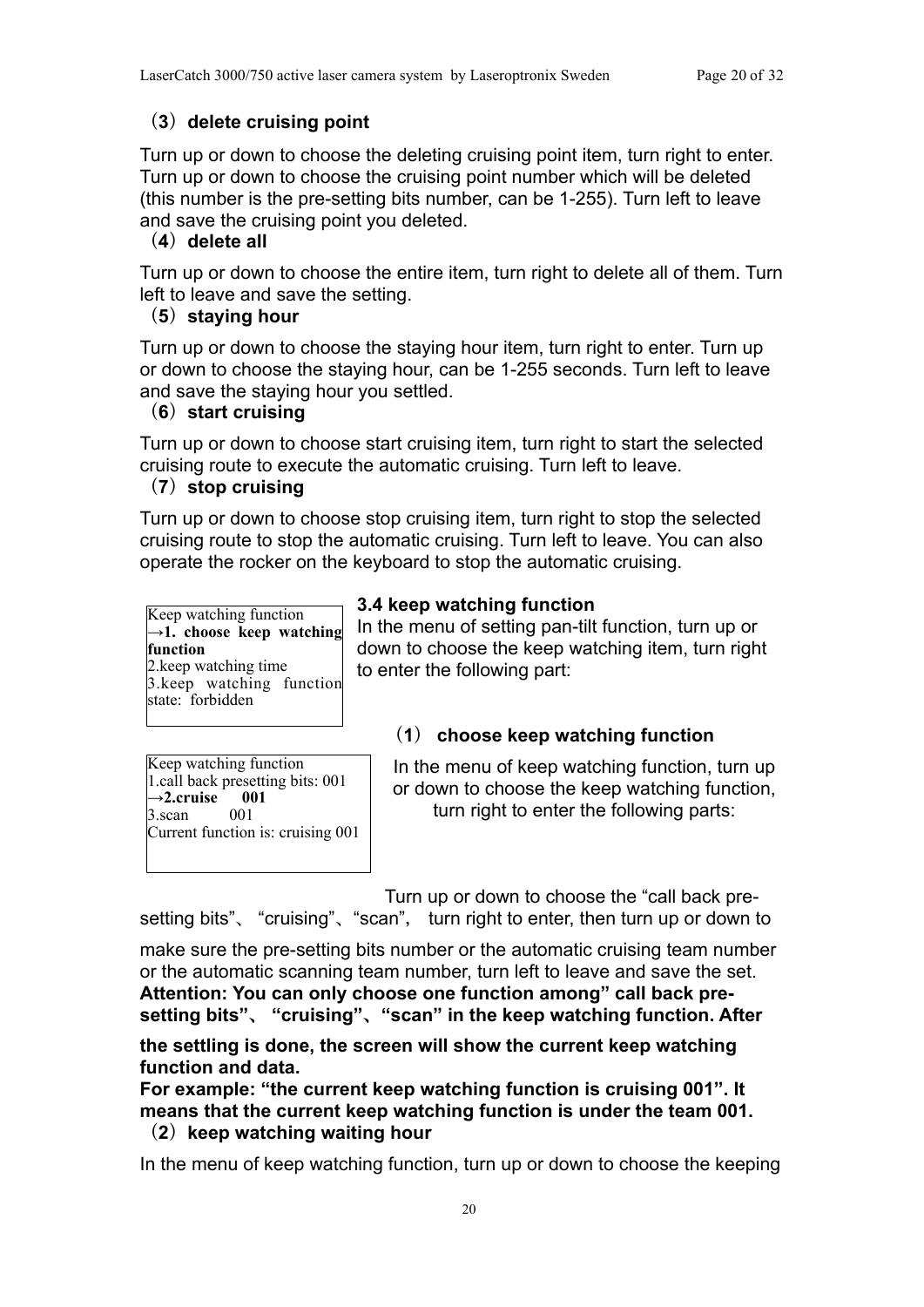watching waiting hour item, turn right to enter the following part:

Turn left or right to choose "hh"、"mm"、 "ss", turn up or down to choose and

set the time. Revolving the rocker to leave and save the waiting hour you set.

# (**3**)**keep watching function state**

In the menu of keep watching function, turn up or down to choose the keep watching function state item, turn right to enter the following part:

Keep watching function 1.choose keep watching function 2.keep watching time **→3.keep watching state**

Turn up or down to choose "open" or "close" the keeping watching function. Turn left to leave and save the setting.

# **4 set the showing information**



6.time display

In the main menu, turn up or down to choose the showing information item, turn right to enter, as follows:

## **4.1 pan-tilt title**

Turn up or down to choose the item of pan-tilt title, turn right to enter; then turn up or down to choose "on" or "off", turn left to leave and save the setting.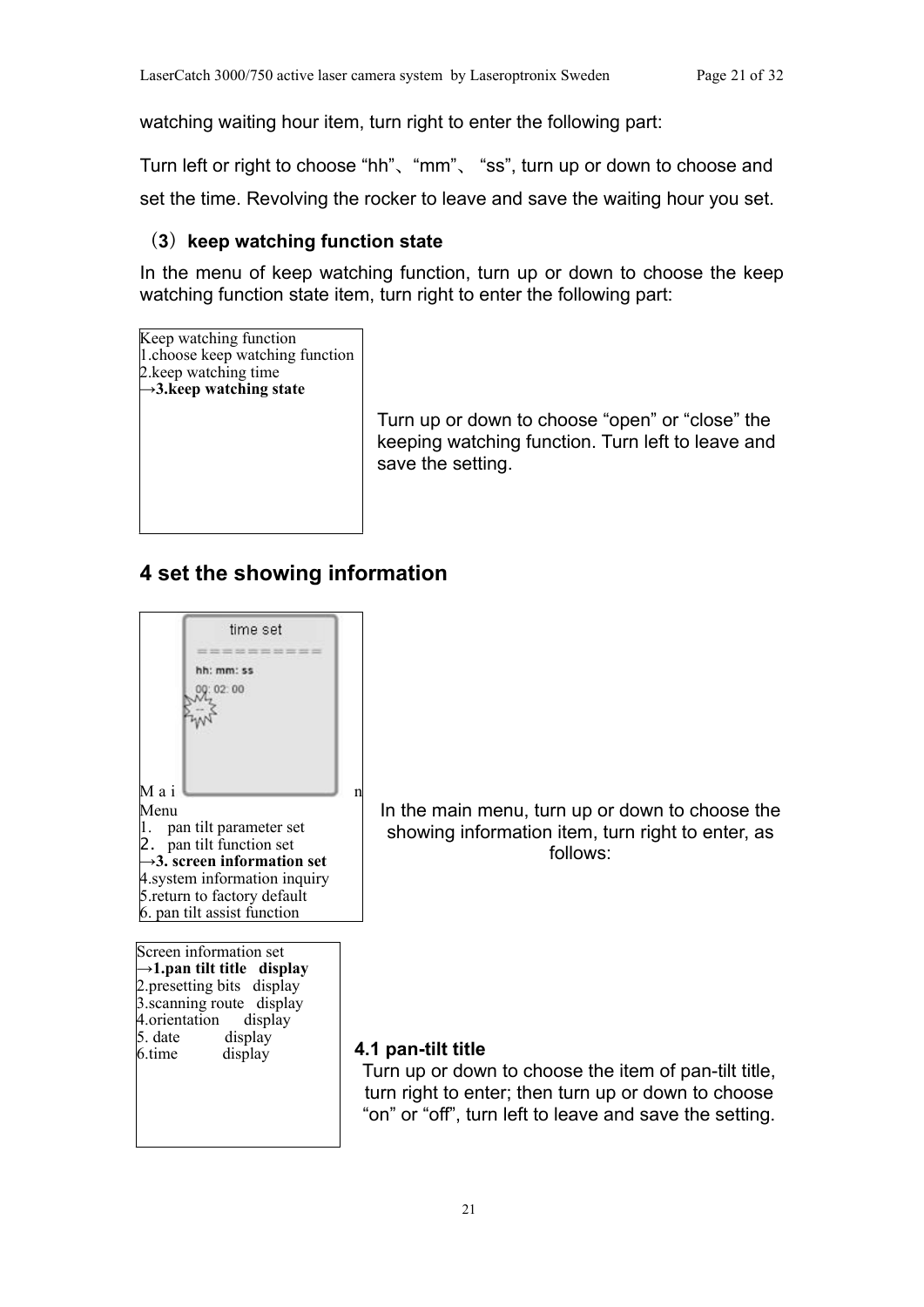| Screen information set                  |  |  |  |  |
|-----------------------------------------|--|--|--|--|
| $\rightarrow$ 1. pan tilt title display |  |  |  |  |
| 2. presetting bits display              |  |  |  |  |
| 3. scanning route display               |  |  |  |  |
| 4. orientation display                  |  |  |  |  |
| 5. date<br>display                      |  |  |  |  |
| display<br>6.time                       |  |  |  |  |
|                                         |  |  |  |  |

**4.2** Pre-setting bits: same as the operation of showing pan-tilt title **4.3** Scan route: same as the operation of showing pan-tilt title **4.4** Orientation: same as the operation of showing pan-tilt title **4.5** Date: same as the operation of showing pan-tilt title

**4.6** Time: same as the operation of showing pantilt title

# **5 system information inquiry**

| Screen information set                |  |  |  |  |  |
|---------------------------------------|--|--|--|--|--|
| 1. pan tilt title $\rightarrow$ close |  |  |  |  |  |
| 2. presetting bits display            |  |  |  |  |  |
| 3. scanning route display             |  |  |  |  |  |
| 4.orientation<br>display              |  |  |  |  |  |
| display<br>$5.$ date                  |  |  |  |  |  |
| 6.time<br>display                     |  |  |  |  |  |
|                                       |  |  |  |  |  |

In the main menu, turn up or down to choose the item of system information inquiry, turn right to enter the following part:

This menu can only be used for inquiry, cannot be changed. Turn left to return to the main menu.

# **6 resume to factory default**

In the main menu, turn up or down to choose this item, turn right to enter the following part:

| Main Menu                                   |  |  |  |  |
|---------------------------------------------|--|--|--|--|
| 1. pan tilt parameter set                   |  |  |  |  |
| 2. pan tilt function set                    |  |  |  |  |
| 3. screen information set                   |  |  |  |  |
| $\rightarrow$ 4. system information inquiry |  |  |  |  |
| 5. return to factory default                |  |  |  |  |
| 6. pan tilt assist function                 |  |  |  |  |
|                                             |  |  |  |  |

System information inquiry **→1.pan tilt title display**  $2$  baud rate 3.communication protocol: YAAN  $4.$ pan tilt title YAAN<br>5.date 2006-12-12  $2006-12-12$ <br>01:35  $6.$ time 7.edition information :YP3080-V0.0

Turn up or down to choose this item, turn right to resume to the leave-factory default. Turn left to return to the main menu. Here, the set of pre-setting bits, scan, cruising, keeping watching will not be saved.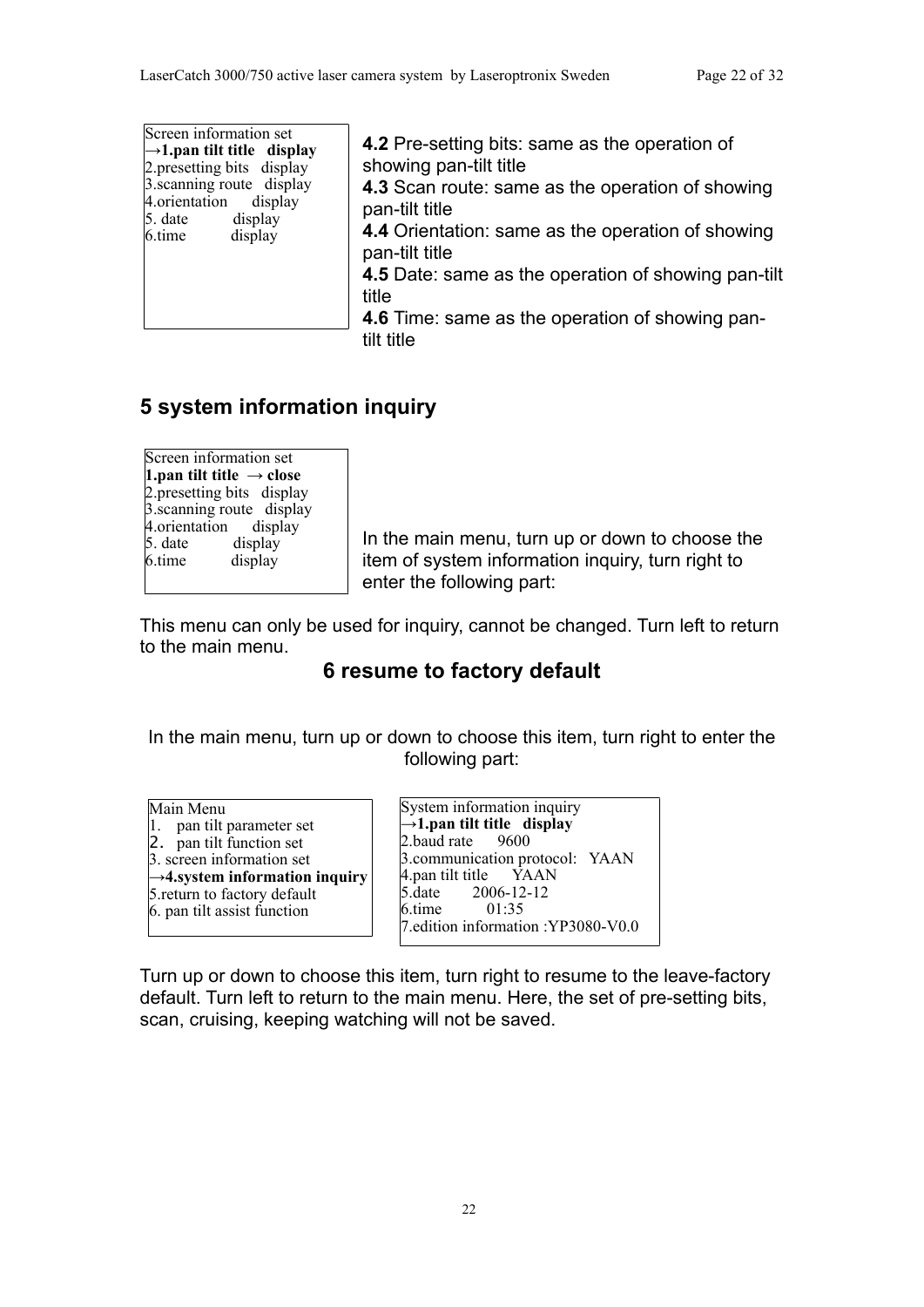# **7 pan-tilt assistant function**

System information inquiry **1.pan tilt title display** 2.baud rate 9600 3.communication protocol: YAAN  $4.$ pan tilt title  $\overrightarrow{Y}$ AAN<br>5.date 2006-12-12  $2006-12-12$ <br>01:35  $6.$ time 7.editioninformation :YP3080-V0.0

Main Menu 1. pan tilt parameter set 2. pan tilt function set 3. screen information set 4.system information inquiry **→5.return to factory default** 6. pan tilt assist function

Return to factory default **→1. default** 2. cancel

Main Menu 1. pan tilt parameter set 2. pan tilt function set 3. screen information set 4.system information inquiry 5.return to factory default **→6. pan tilt assist function**

In the main menu, turn up or down to choose the item of pan-tilt assistant function, turn right to enter the following part:

#### **7.1 assistant switch 1**

Pan tilt assist function **→1. assist switch 1: close** 2. assist switch 2: close 3. set pan origin 4. set tilt origin

Return to factory default **→1. default** 2. cancel

Turn up or down to choose the assistant switch 1 item, turn right to enter the following part:

Turn up or down to choose "on" or "off", turn left to leave and the set of assistant switch 1 will be saved.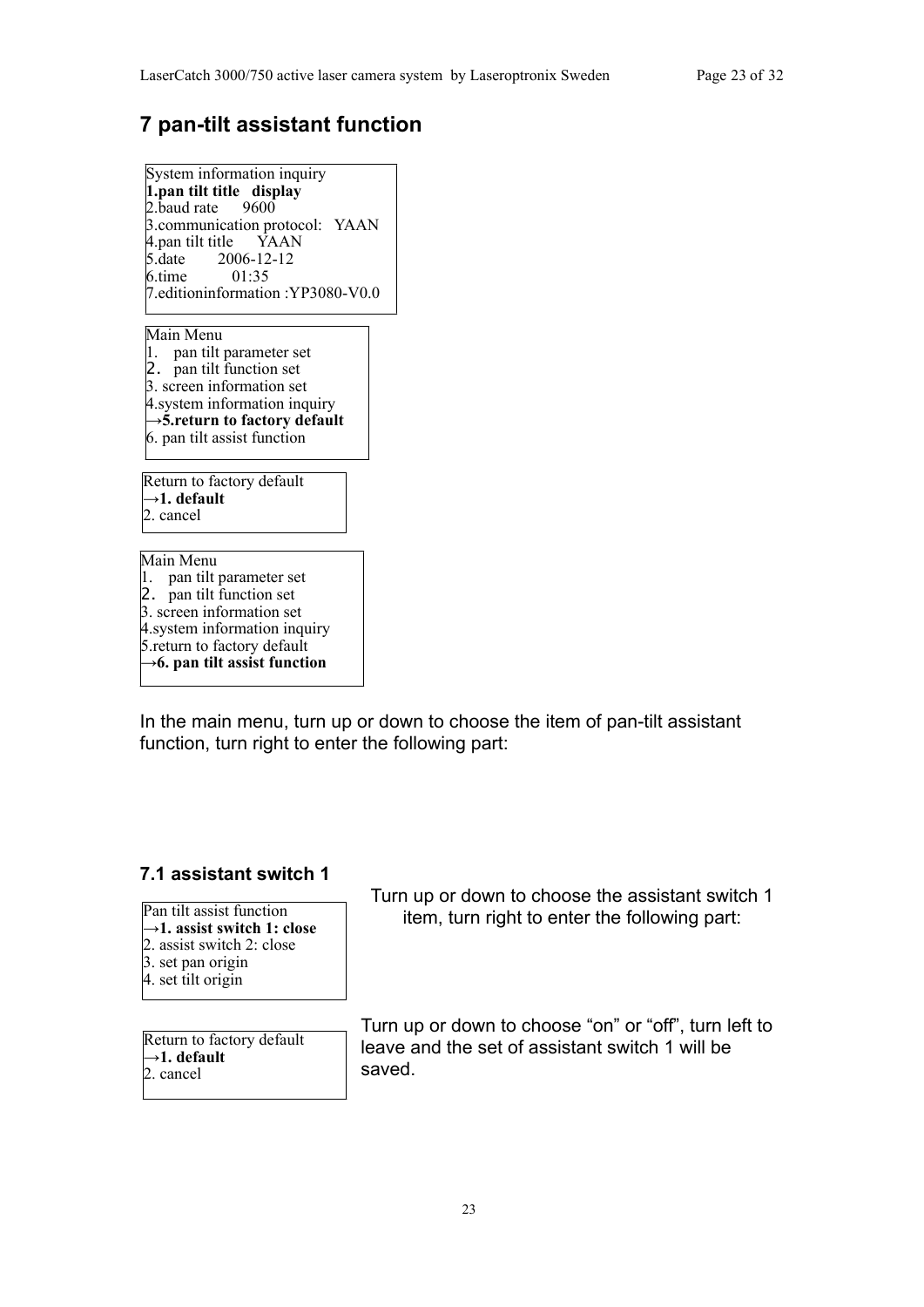| Pan tilt assist function                |  |  |  |  |
|-----------------------------------------|--|--|--|--|
| $\rightarrow$ 1. assist switch 1: close |  |  |  |  |
| 2. assist switch 2: close               |  |  |  |  |
| 3. set pan origin                       |  |  |  |  |
| 4. set tilt origin                      |  |  |  |  |

**7.2 Assistant switch 2:**

the same operation as opening assistant switch 1.

# **7.3 Set the pan origin**

Turn up or down to choose the item of setting the pan origin; turn right to make the current position of pan-tilt on level 0°.

**7.4 Set the tilt origin:** same operation as setting the pan origin.

# **8. Special functions of pan-tilt**

When using Pelco D and Pelco P communication protocols, pan-tilt has the following special functions:

- (**1**)**set scan left border: Operate "set the No.92 pre-setting bit"order**
- (**2**)**set scan right border: "Set the No.93 pre-setting bit"order**
- (**3**)**start scan: Operate "call back No.99 pre-setting bit" order**
- (**4**)**start cruising: Operate "call back No.98 pre-setting bit" order**

**Attention: Automatic cruising will move to-and-fro among all the presetting bits you set. It will stay 4 seconds in every pre-setting bit, this is unchangeable.**

#### Pan tilt assist function **1. assist switch 1: →close**

#### 2. assist switch 2: close

- 3. set pan origin
- 4. set tilt origin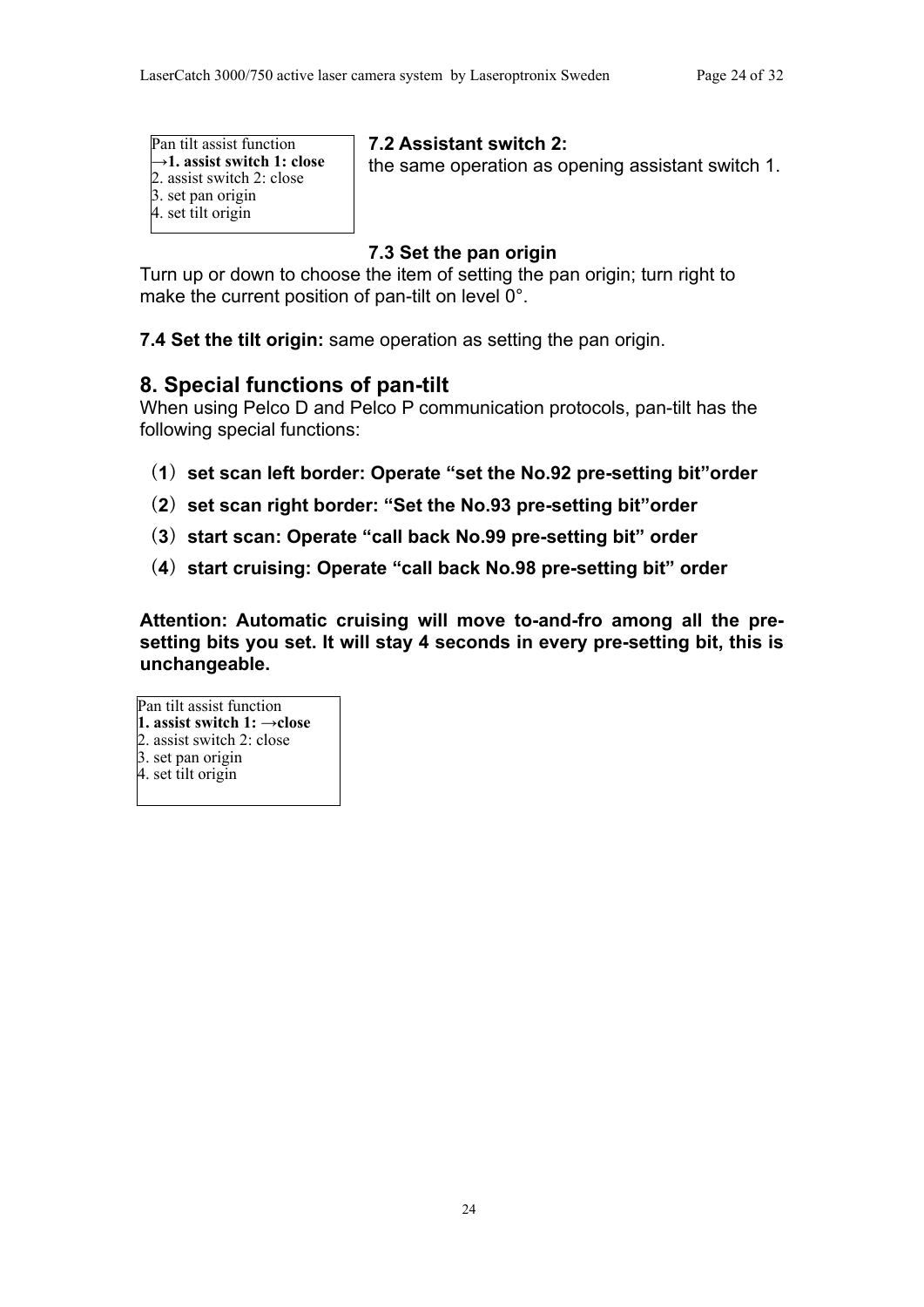# **Section Two Installation Struction**

# **1. Structure:**



Unit: mm

Size of holes on the bottom

Please use M6\*12 Inner Six-angle Bolt to fix the camera on the board, then fix it on the pan-tilt platform. No use bolt too long, in case the inner bottom of camera; also too short to fix stably.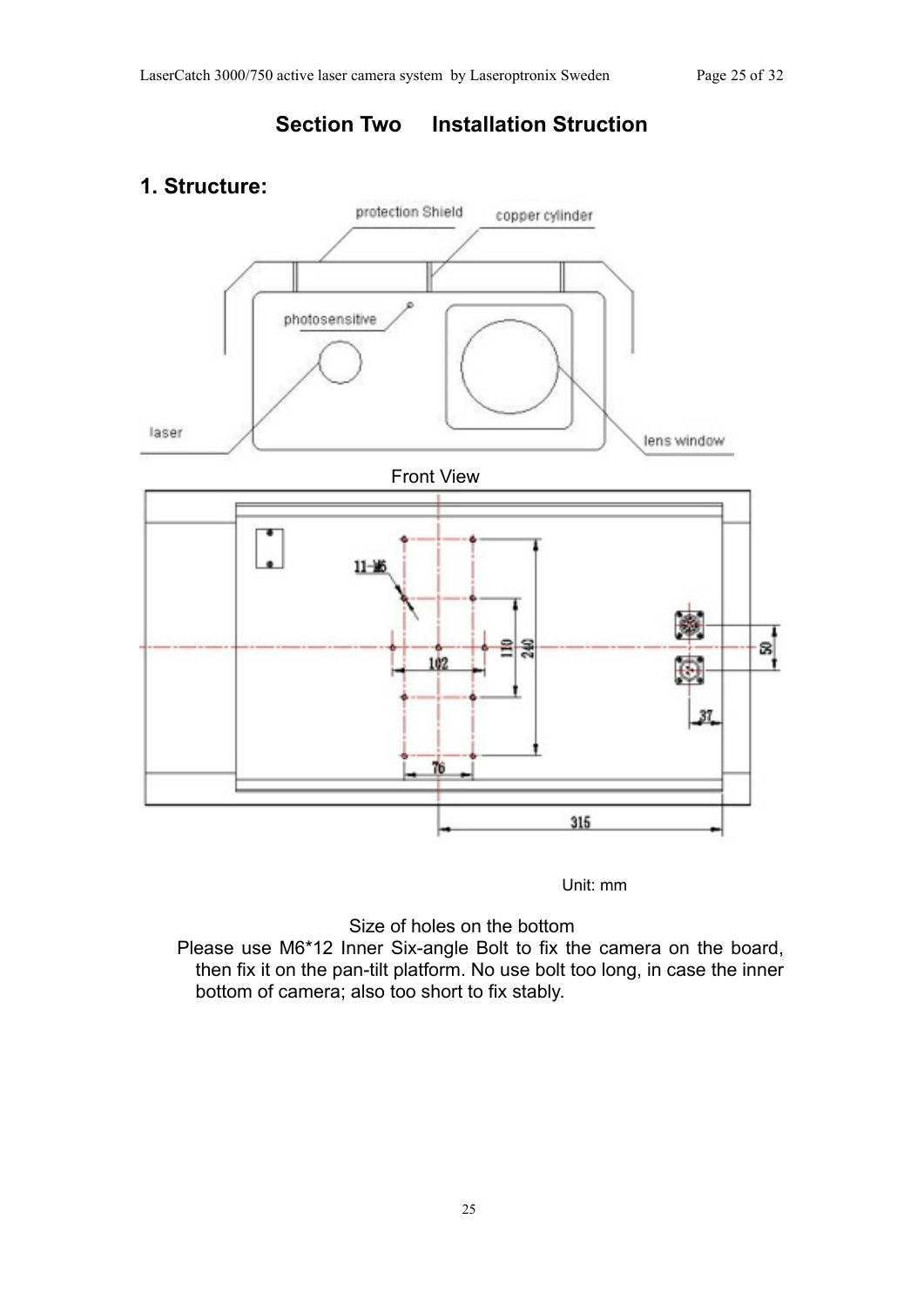

Size of pan-tilt shape

Chart Note:

- 、M5 Inner Six-angle Bolt (front and back---4, left and right---2)
- 、Salver
- 、Right bracket
- 、Bottom
- 、Cable hole out of pan-tilt
- 、Cable hole to cover
- 、Switch top for dial
- 、Left bracket



Size of pan-tilt bottom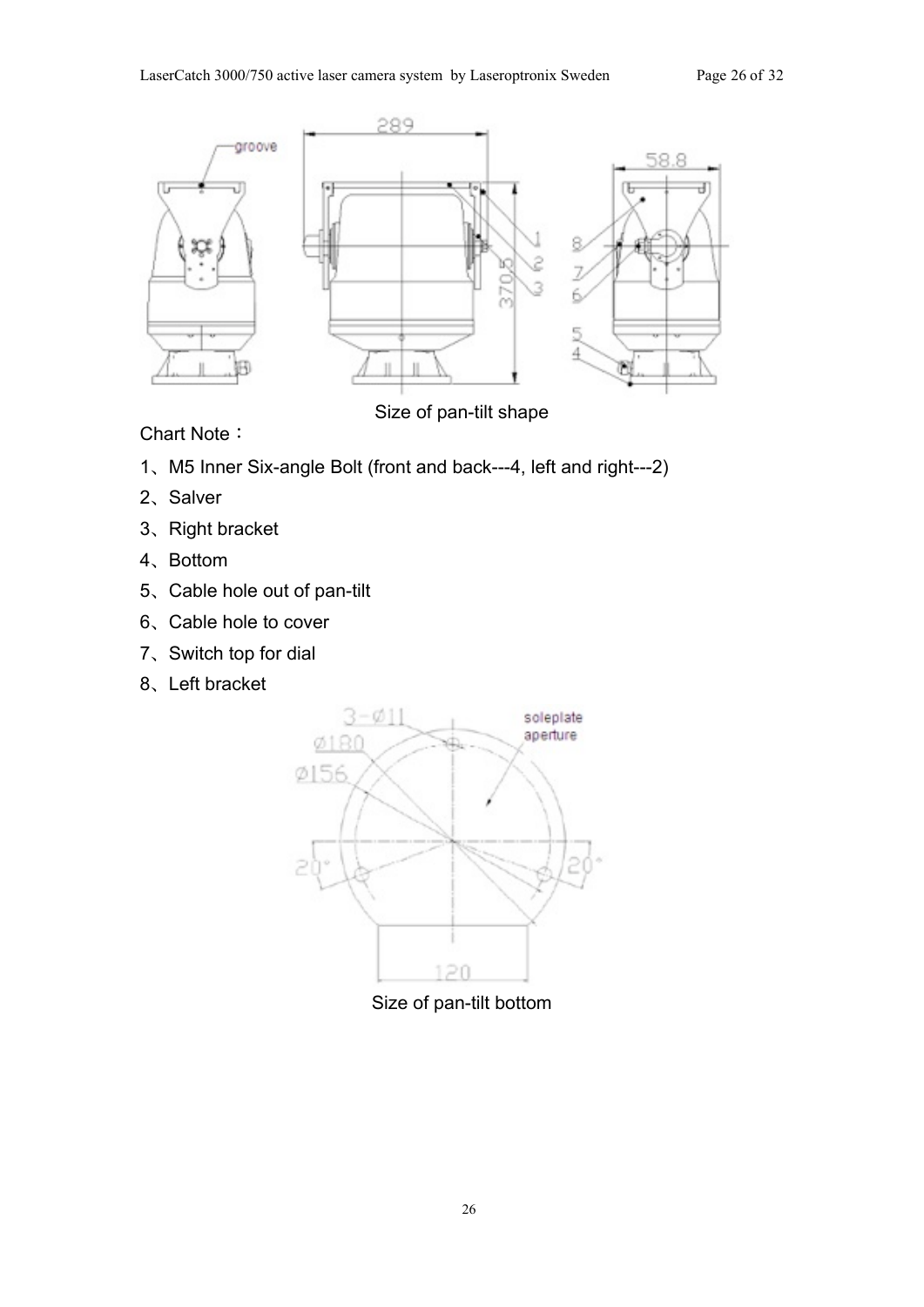#### **2. Interface**

Interface uses three-hole and sixteen-hole waterproof plug, please refer to belows:



#### Interface on the bottom

Three-hole plug Definition:

| <b>NO</b> | <b>Definition</b> |
|-----------|-------------------|
|           | <b>GND</b>        |
|           | <b>AC220V N</b>   |
|           | AC220V L          |

Sixteen-hole plug definition:

| <b>No</b>      | <b>Definition</b>       | <b>Marks</b>            |  |
|----------------|-------------------------|-------------------------|--|
|                | AC24V                   | Power supply for camera |  |
| $\overline{2}$ |                         |                         |  |
| 3              |                         |                         |  |
| $\overline{4}$ | <b>COM</b>              | Video(+)                |  |
| 5              | <b>ZOOM</b>             | Zoom                    |  |
| 6              | FOCUS                   | Focus                   |  |
| 7              | <b>IRIS</b>             | Zoom Iris               |  |
| 8              | <b>VIDEO-</b>           | Video(-)                |  |
| 9              | $DC5V+$                 |                         |  |
| 10             | DC5V-                   |                         |  |
| 11             | Zoom distinction        |                         |  |
| 12             | focus                   |                         |  |
| 13             | VIDEO+                  |                         |  |
| 14             | <b>Assistant switch</b> | Fog penetration         |  |
| 15             | <b>Assistant switch</b> | Fog penetration         |  |
| 16             | AC24V                   | Power supply for camera |  |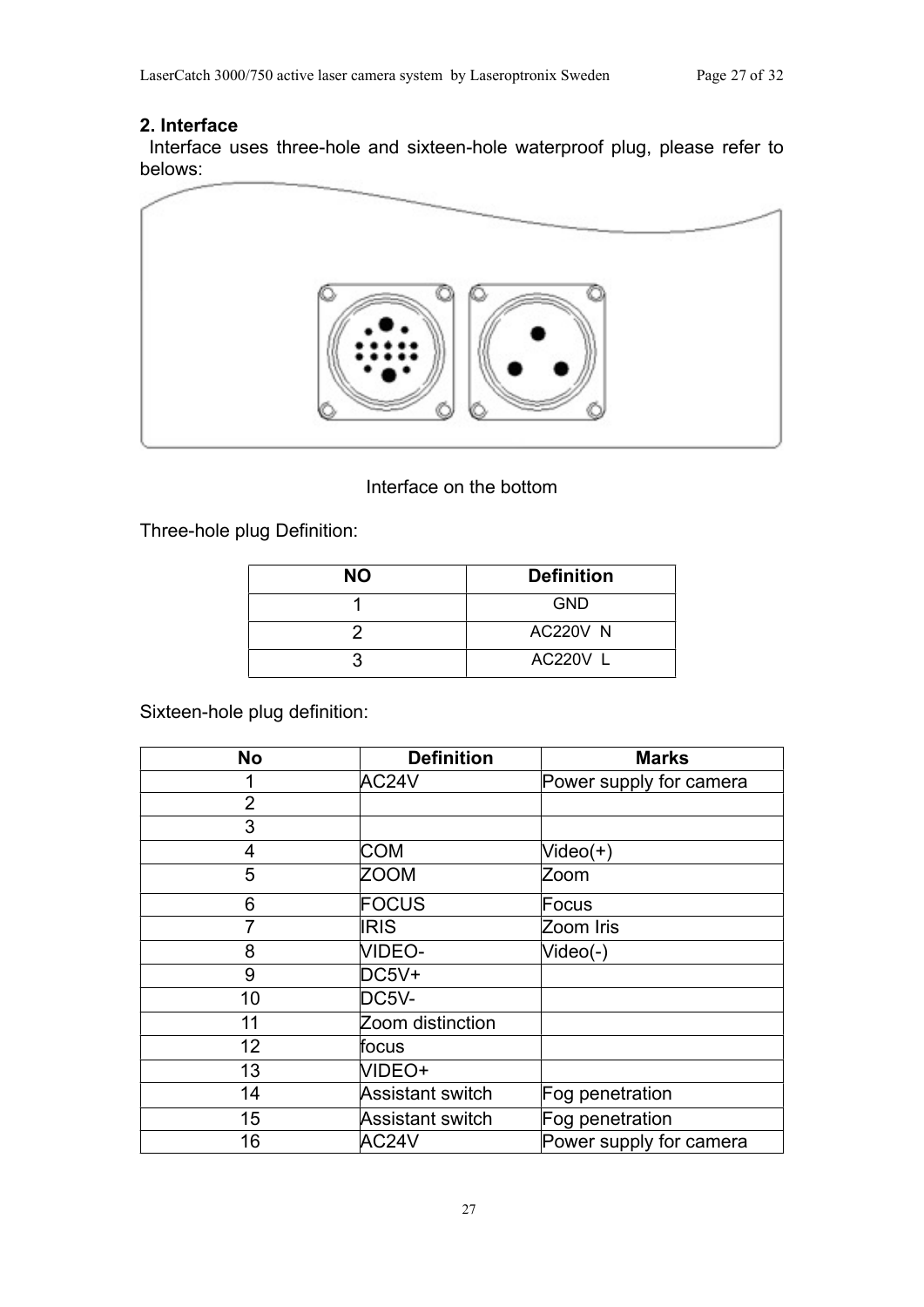### **3 Pan-tilt base cable interface**

The base cable includes AC220V for camera, AC24V for pan-tilt, RS485 control cable and video cable, etc.

| $C$ a b $I$ e Red          | <b>Black</b> |              | YellowOrange Yellow  |      | $S$ creen $S$ creen            |
|----------------------------|--------------|--------------|----------------------|------|--------------------------------|
| color                      |              | <b>green</b> |                      |      | $ c \tabla \cdot c  \cdot  c $ |
|                            |              |              |                      | core | coat                           |
| Definition AC24V AC24V GND |              |              | RS485A RS485B Video+ |      | Video-                         |

Additional two thick yellow green cable is to be power supply of camera to AC220V.

#### **4 Installation Step:**

(1). Please check and count accessories and read carefully the Operation Manual before installation, contact us upon any problem.

(2). Fix the housing cover on the camera coping.

(3). Fix the camera on the bracket, which is fixed on pan-tilt, and pan-tilt be fixed on the platform.

(4). Connect two plugs, and video signal should be connected with monitor or PC, RS485 control cable be connected with keyboard or PC.

(5). When confirm no mistakes, please switch on power supply and then you can do video display, zooming and focus control, illuminator focus control, etc.

| <b>Problems</b>                     | Cause                                                          | Solution                                              |  |
|-------------------------------------|----------------------------------------------------------------|-------------------------------------------------------|--|
|                                     | or broken                                                      | Pan-tilt power not enough Replace a new power supply  |  |
| No image after<br>switch on.        | Mistakes on supplyRe-connectit<br>connection                   |                                                       |  |
|                                     |                                                                | Project circuitry problems Inspect and repel problems |  |
|                                     | RS485 control cable nspect connection<br>mistakes              |                                                       |  |
| Controller can't<br>wok after self- | Pan-tilt address codeReset address code<br>setting mistakes    |                                                       |  |
| inspection                          | Pant-tilt protocol or baudReset it<br>rate mistakes            |                                                       |  |
|                                     | Power mistakes or turn offRe-connect power supply              |                                                       |  |
| but no image                        | Self-inspection ok, $\overline{\text{Video circuit}}$ mistakes | Re-connect it                                         |  |
|                                     | Camera broken                                                  | Replace a new one                                     |  |
| Image missing                       | Power of pan-tilt too low                                      | Replace a new power supply                            |  |
| when pan-tilt<br>revolving          | Video cable connection nspect video connection<br>mistakes     |                                                       |  |
|                                     | Photosensitive resistanceReplace a new one<br>broken           |                                                       |  |

# **5. Usual Trouble Analysis**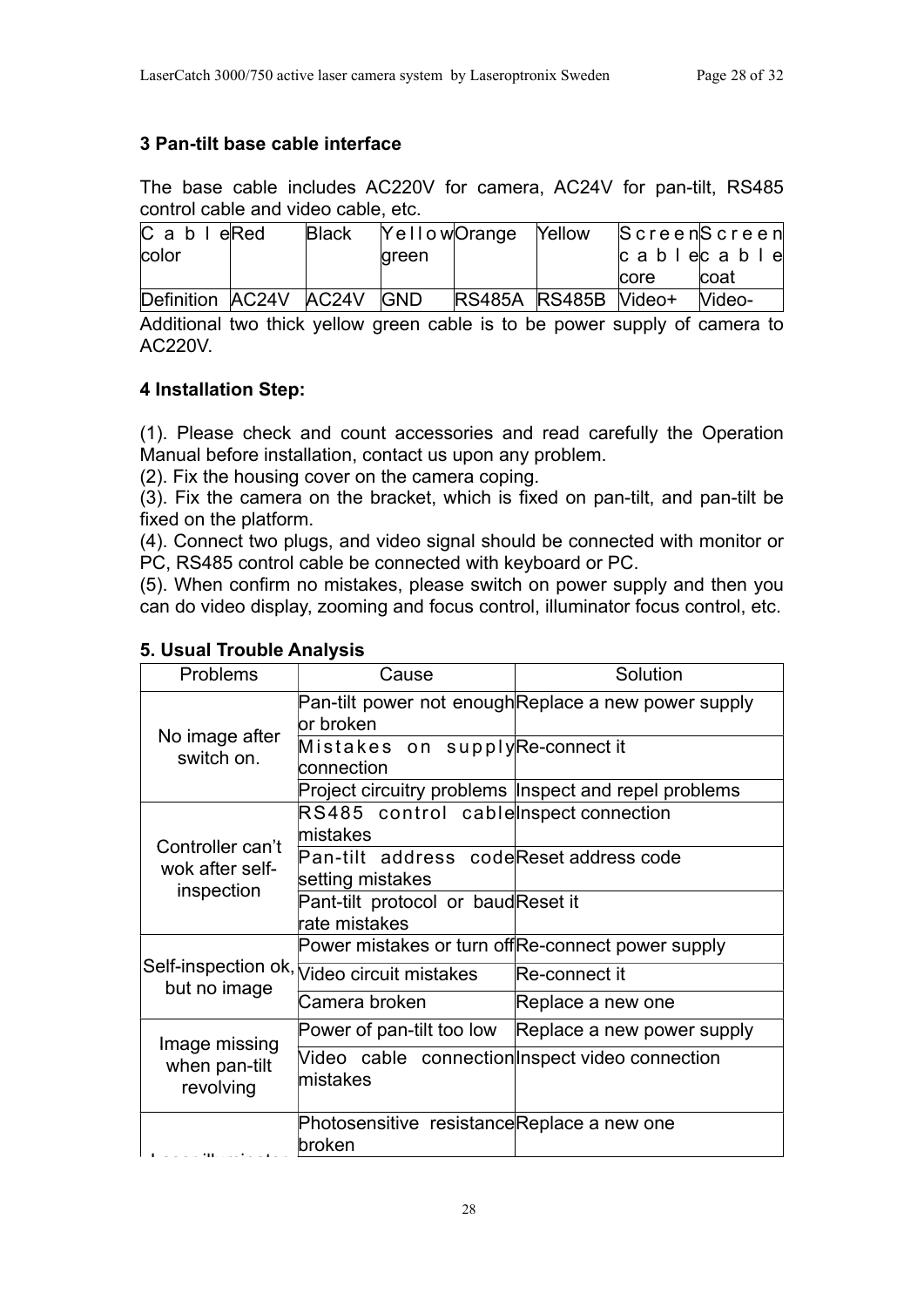| Laser Illuminator Switch circuit board Replace it<br>can't work | <b>broken</b>      |  |  |            |
|-----------------------------------------------------------------|--------------------|--|--|------------|
|                                                                 | Illuminator broken |  |  | Replace it |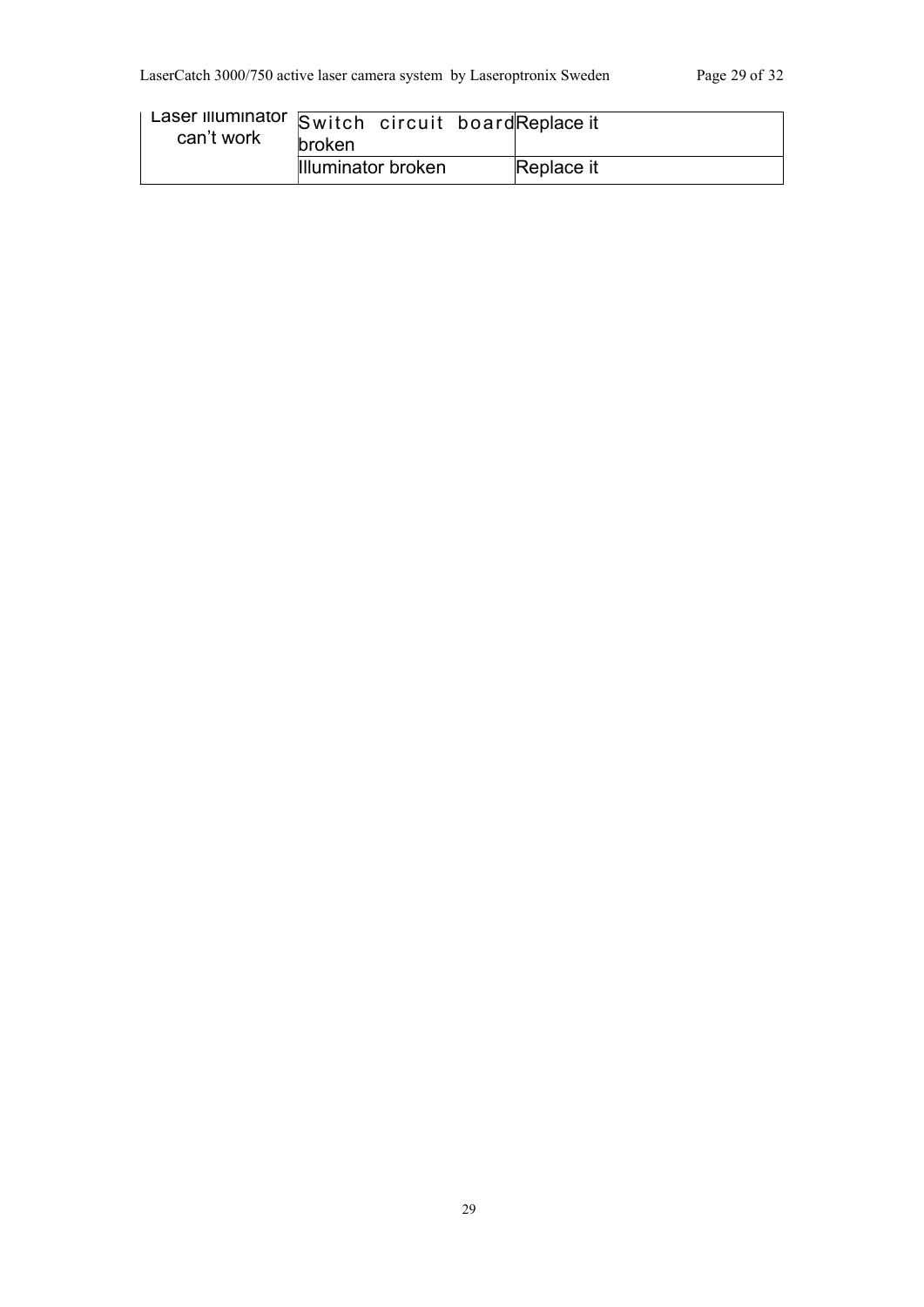# **Section 3 Instructions of the guarantee of quality and aftersales service**

#### **Quality guarantee and after-sales service**

We do business based on customers' satisfactions and quality is the most important thing for us. Our company has many kinds of military industry technologies and unique key technologies. Our products have advanced properties and the quality is reliable.

Because we have advanced technology, much experience and the customercentered service idea, we can manufacture products according to your needs and give you a system that is practical and of good-quality.

All our products have the attachment of detailed installation and operation instructions. Therefore, it is very convenient. And with the permission of the situation, we can send technicians to install for you.

If you have any problem of the quality, technology and operation, welcome to contact us. And we will give you the satisfactory reply within 2 hours after we received your call. Then we will solve the problem for you as soon as possible.

Welcome all the customers to give us different kinds of suggestions. Your support is the driving force for our development forever, thank you!

#### **Contact ways:**

#### [www.laseroptronix.se](http://www.laseroptronix.se)

[info@laseroptronix.se](mailto:info@laseroptronix.se)

#### **Appendix: the common operation**

- 1. Set the keyboard address: the address's No. + CAM
- 2. lens zoom: WIDE/TELE
- 3. lens focus: NEAR/FAR
- 4. two-time extender: OPEN/OFF
- 5. function of penetrating fog: OPEN: 1+AUX+ON / CLOSE: 1+AUX+OFF
- 6. pan-tilt control: control the rocker to right, the pan-tilt will turn right; control the rocker to left, the pan-tilt will turn left; turn up the rocker, the elevation will become big; turn down the rocker, the elevation will become small; Attention: if you put the rocker in one direction, the pan-tilt will run faster.
- 7. set the pre-setting positions: pre-setting number+SHOT+ON
- 8. call back the presetting positions: pre-setting number+SHOT+ACK
- 9. set the AUTO SCAN left border: operate the "set the No.92 pre-setting position" order
- 10.set the AUTO SCAN right border: operate the "set the No.93 pre-setting position" order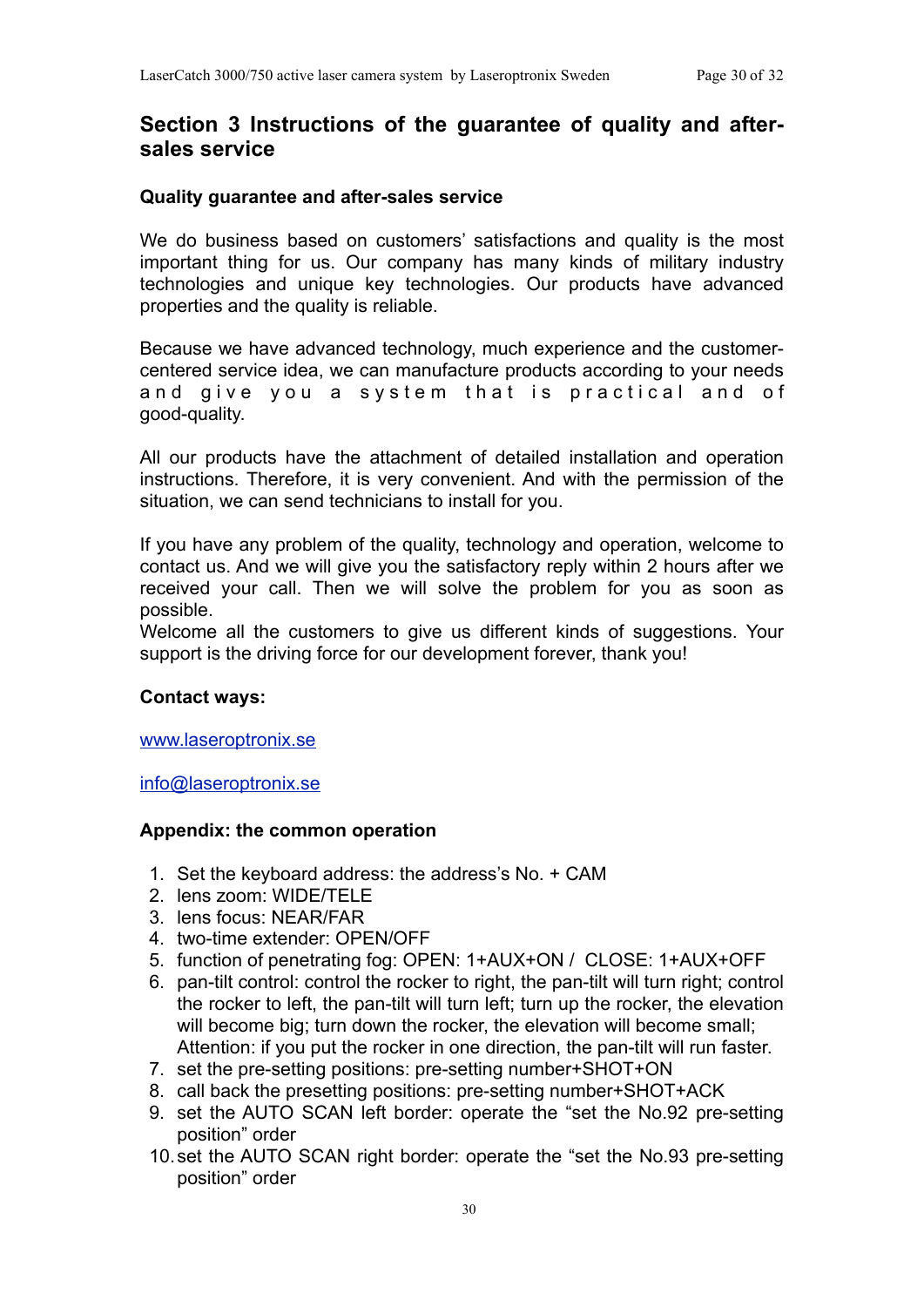- 11.start AUTO SCAN: operate the "call back the No.99 pre-setting position" order
- 12.start cruising: operate the "call back the No.98 pre-setting position" order.

# 龙7136 HY7136

#### **Images from this camera**

Boat at 3000 meter distance in a harbor. Here it is night and good weather but small details can be sen anyway.

Pls compare what a thermal camera can do here. The active camera is far better in most cases .If needed we have a parallel thermal camera to work in fog and bad very bad weather.